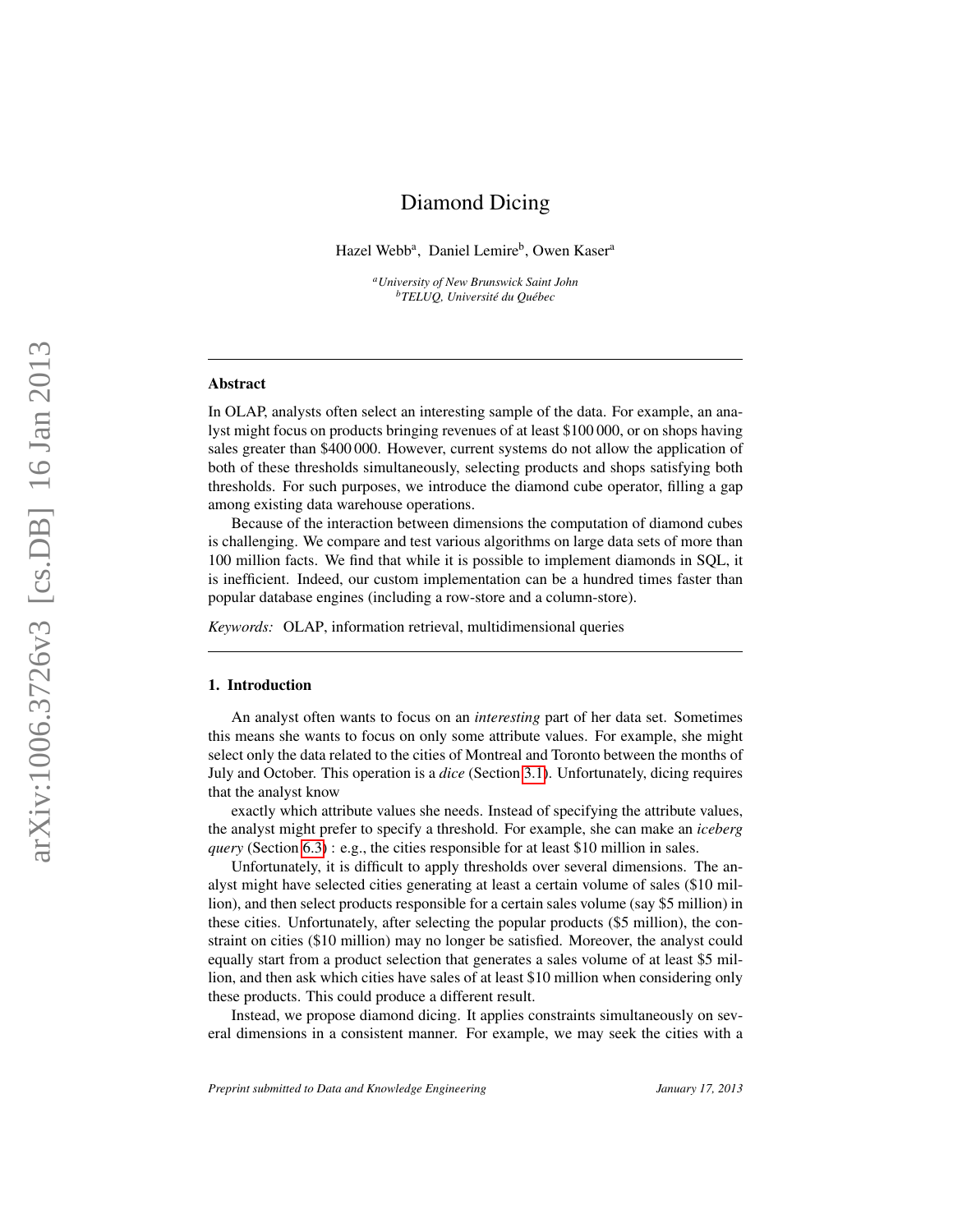<span id="page-1-0"></span>

|                   | Chicago | Montreal | Miami | Paris | <b>Berlin</b> | Totals |
|-------------------|---------|----------|-------|-------|---------------|--------|
| TV                | 3.4     | 0.9      | 0.1   | 0.9   | 2.0           | 7.3    |
| Camcorder         | 0.1     | 1.4      | 3.1   | 2.3   | 2.1           | 9.0    |
| Phone             | 0.2     | 6.4      | 2.1   | 3.5   | 0.1           | 12.3   |
| Camera            | 0.4     | 2.7      | 5.3   | 4.6   | 3.5           | 16.5   |
| Game Console      | 3.2     | 0.3      | 0.3   | 2.1   | 1.5           | 7.4    |
| <b>DVD</b> Player | 0.2     | 0.5      | 0.5   | 2.2   | 2.3           | 5.7    |
| Totals            | 75      | 12.2.    | 11.4  | 15.6  | 11.5          | 58.2   |

Figure 1: Sales (in million dollars): the shaded region is a *diamond* where stores in selected cities need to have sales above \$10 million whereas products need sales above \$5 million.

sales volume of at least \$10 million dollars, and products with a sales volume of at least \$5 million. We require *both* constraints to be *simultaneously* satisfied. Intuitively, diamond dicing is a multidimensional generalisation of icebergs. It is also an instance of dicing, but one where the analyst need not manually specify the interesting attribute values: instead, as with an iceberg query, the analyst might only specify interesting thresholds (on sales, quantities and so on).

Unlike regular dicing or iceberg queries, the computation of a diamond dice (henceforth called a diamond) is a challenge because of the interaction between the dimensions. Indeed, consider Fig. [1.](#page-1-0) Applying a threshold of \$10 million on sales for the cities would eliminate Chicago, whereas applying the \$5-million threshold on products would not terminate any product. However, once the shops in Chicago are closed, the products TV and Game Console fall below the threshold of \$5-million<sup>[1](#page-0-0)</sup>. We cannot stop now, after processing each dimension once: removal of these products causes the removal of the Berlin store and, finally, the termination of the DVD Player productline. Thus, simultaneously satisfying constraints on several dimensions may require several iterations.

We must also provide guidance regarding the selection of the thresholds. In our example based on Fig. [1,](#page-1-0) we used two thresholds (\$10 million for stores and \$5 million for products)—but what if the analyst does not have specific thresholds in mind? As a sensible default, we might put the same threshold  $k$  on both stores and products. If  $k$  is too high, the diamond is empty. So we might seek  $\kappa$ , which is the largest value of k so that the diamond is not empty. This value  $\kappa$  could be an interesting default threshold for the analyst. In our example,  $\kappa = 7.4$  and the corresponding diamond comprises the attribute values Phone, Camera, Montreal, Miami, and Paris. Within this dice, all cities and products have at least \$7.4 million in sales. We present and test efficient algorithms for finding  $\kappa$  (starting in Section [3.3\)](#page-6-0).

Our next section presents several motivating examples. Then we present formal definitions in Section [3.](#page-3-1) In particular, we show that our definition of a diamond is

<sup>&</sup>lt;sup>1</sup>The sum of TV sales is now 3.9, and the sum of Game Console sales is 4.2.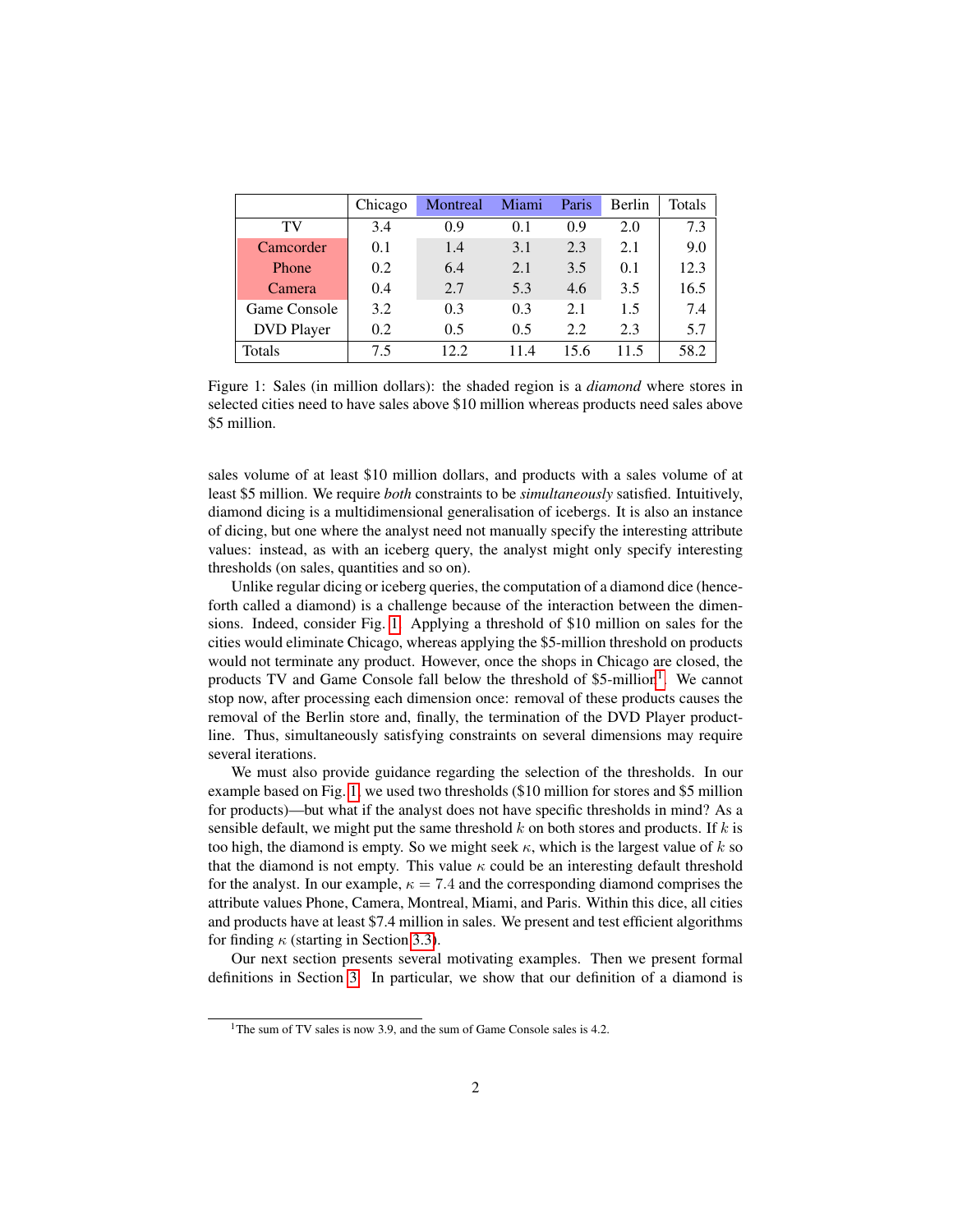sound by proving that there is a unique solution to the diamond query. In Section [4,](#page-7-0) we present efficient algorithms to compute diamonds. We review experimentally the efficiency of our algorithms in Section [5.](#page-12-0) Finally, we review related work.<sup>[2](#page-0-0)</sup>

# 2. Motivating Examples

We consider example applications to further motivate diamond dicing. We show how diamonds allowed us to find facts that surprised us in different applications.

*Bibliometrics example.* Consider a bibliographic table with columns for author and venue. Perhaps we want to analyse the publication habits of professors, but much work would be required to identify precisely which authors are professors. However, perhaps we can assume that most authors without at least 5 publications, in venues where professors publish, are not professors. The diamond with a threshold of 5 publications per author and a threshold of one publication (from these authors) per venue will exclude them. This diamond is the largest author-venue subcube where authors have 5 publications each in selected venues, and where selected venues each have at least one publication from selected authors.

For illustration, we processed conference publication data available from DBLP [\[2\]](#page-24-0); the data and details of its preparation are given elsewhere [\[3\]](#page-24-1). See Table [1](#page-3-2) for some characteristics of diamonds in this data. We find that the diamond corresponding to "professors" prunes about 82% of all authors (115 341 out of 640 674). Maybe sur-prisingly, it only prunes 4 venues<sup>[3](#page-0-0)</sup>. A similar result remains true if we compute the diamond corresponding to prolific "professors" having published at least 50 papers: out of 5 065, only 249 venues are pruned. Yet this diamond contains only 4 790 authors out of 640 674 possible authors, which is a selective group (less than  $1\%$ ). Setting high thresholds is particularly useful in obtaining smaller, more easily analysed, sets of data. For these purposes, we built an interactive tool that finds the highest thresholds generating non-empty diamonds. For example, we may query for the largest value of  $\kappa$  such that the following diamond is not empty: authors with at least  $\kappa$  publications each in retained venues, and retained venues each with at least  $\kappa$  publications from retained authors. In this case, the answer is  $\kappa = 119$ . We found this occurrence surprising. This diamond contains 11 prolific authors in the area of digital hardware and computer-aided design, who publish in 7 venues.

In a modified form of the bibliometrics cube, we associated each publication with a main keyword, obtaining a 3-dimensional cube [\[4\]](#page-24-2). Putting a threshold on the keyword dimension can restrict analysis to popular or mainstream topics.

Consider constraining the authors to have at least 108 publications (on mainstream topics, in popular venues), the topics to have at least 6 occurrences (by prolific authors, in popular venues), and the venues to have at least 20 publications (by prolific authors, on mainstream topics). We find the publications of I. Pomeranz and S. M. Reddy

<sup>&</sup>lt;sup>2</sup>Our work extends a conference paper [\[1\]](#page-24-3) where a single algorithm was tested over small data sets.

<sup>3</sup> If we require that each author published in at least 5 *different* venues, then we prune about 86% of authors, and only 5 venues.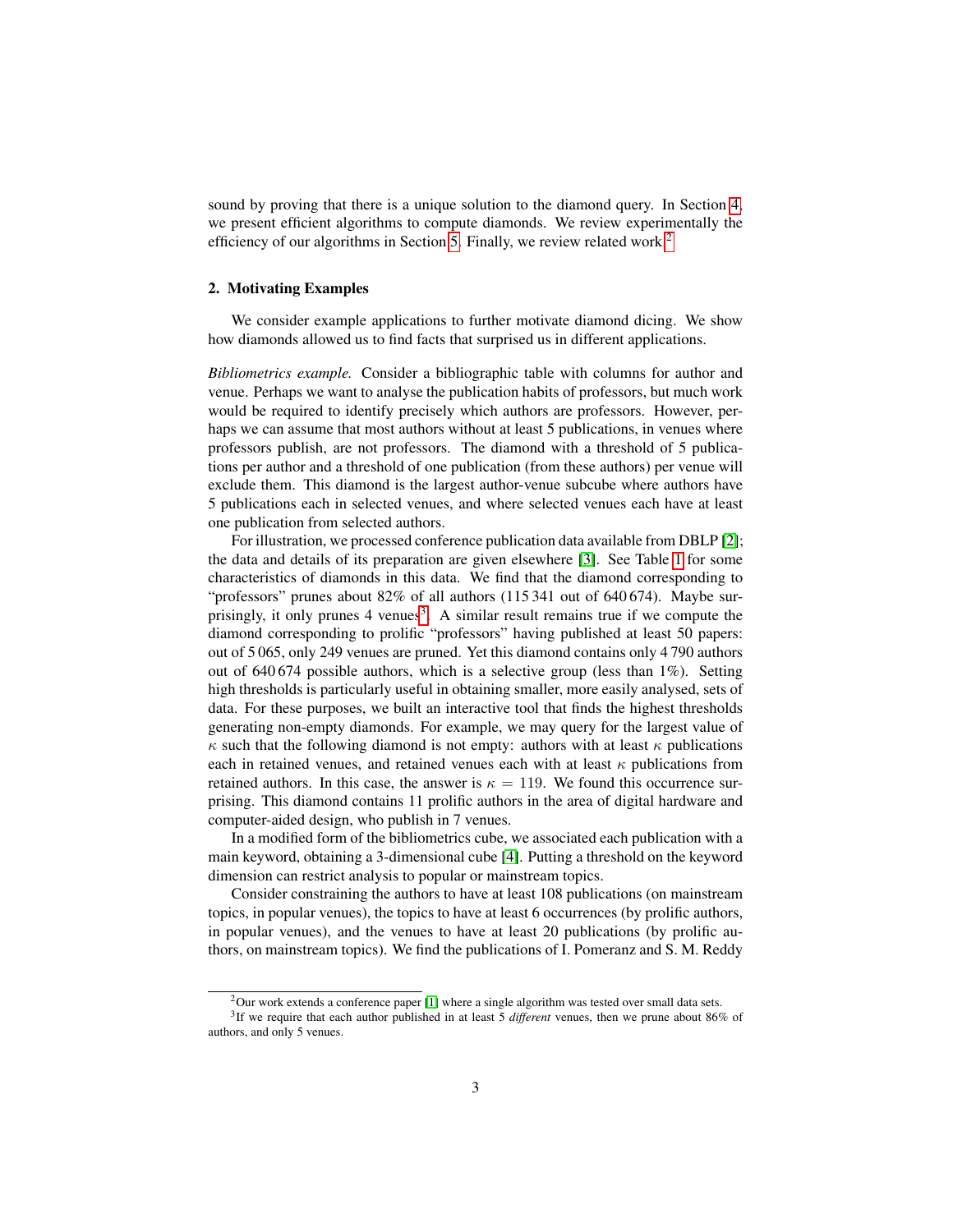<span id="page-3-2"></span>

| Threshold needed for each |       |         | Retained |           |                     |
|---------------------------|-------|---------|----------|-----------|---------------------|
| author                    | venue | authors | venues   | reduction | interpretation      |
|                           |       | 640673  | 5065     |           | all                 |
| 5                         |       | 115341  | 5061     | 42        | professors          |
| 50                        |       | 4790    | 4816     | 90        | prolific professors |
| 119                       | l 19  |         |          | >999      | hardware cluster    |

Table 1: Characteristics of selected diamonds from DBLP.

in 8 hardware venues. Within these publications the most frequent keyword is 'synchronous', which occurred 7 times more often than the least frequent, 'sequential'. Globally these keywords are almost equally frequent and are ranked 286th and 289th. These two authors are ranked 20th and 11th, globally.

*Netflix example.* In the Netflix movie-rating database (discussed later; see Fig. [3\)](#page-5-0), users have provided ratings for various movies, and the dates of ratings are also recorded. Someone studying patterns in collaborative work might be interested that there is a subset of the Netflix data where each user entered at least 1004 ratings on movies rated at least 1004 times by these same users during days where there were at least 1004 ratings by these same users on these same movies. We found the result surprising.

*Star Schema Benchmark example.* We might be interested in seeking the subset of customers and suppliers such that each customer accounts for a sizable revenue with selected suppliers and the suppliers each account for a sizable revenue on those customers. We took the fact table from the Star Schema Benchmark [\[5\]](#page-25-0) and rolled it up to two columns, customer and supplier, with revenue as the measure. (Cube SSB1 statistics are given later.) We found that about 10% of the customers (2 174) each generate revenue of at least \$1.5 billion<sup>[4](#page-0-0)</sup> from a group of 1996 suppliers (99.8%) and, simultaneously, each of these 1 996 suppliers generates at least \$1.5 billion from the 2 174 customers. These customers and suppliers together account for approximately 17% of the total revenue and 16% of the data. Since the Star Schema Benchmark is synthetic data generated from uniform distributions [\[6,](#page-25-1) [7\]](#page-25-2), this result is not surprising.

# <span id="page-3-1"></span>3. Properties of Diamond Cubes

In this section, we present a formal model of the diamond cube. We show that diamonds are nested, with a smaller diamond existing within a larger diamond. We also prove a uniqueness property for diamonds and we establish upper and lower bounds on the parameter  $\kappa$  for both COUNT and SUM-based diamond cubes.

# <span id="page-3-0"></span>*3.1. Formal Model*

Researchers and developers have yet to agree on a single multidimensional model for OLAP [\[8,](#page-25-3) [9\]](#page-25-4) Our simplified formal model incorporates several widely accepted def-

 $^{4}$  $\kappa$  = 1 581 756 429.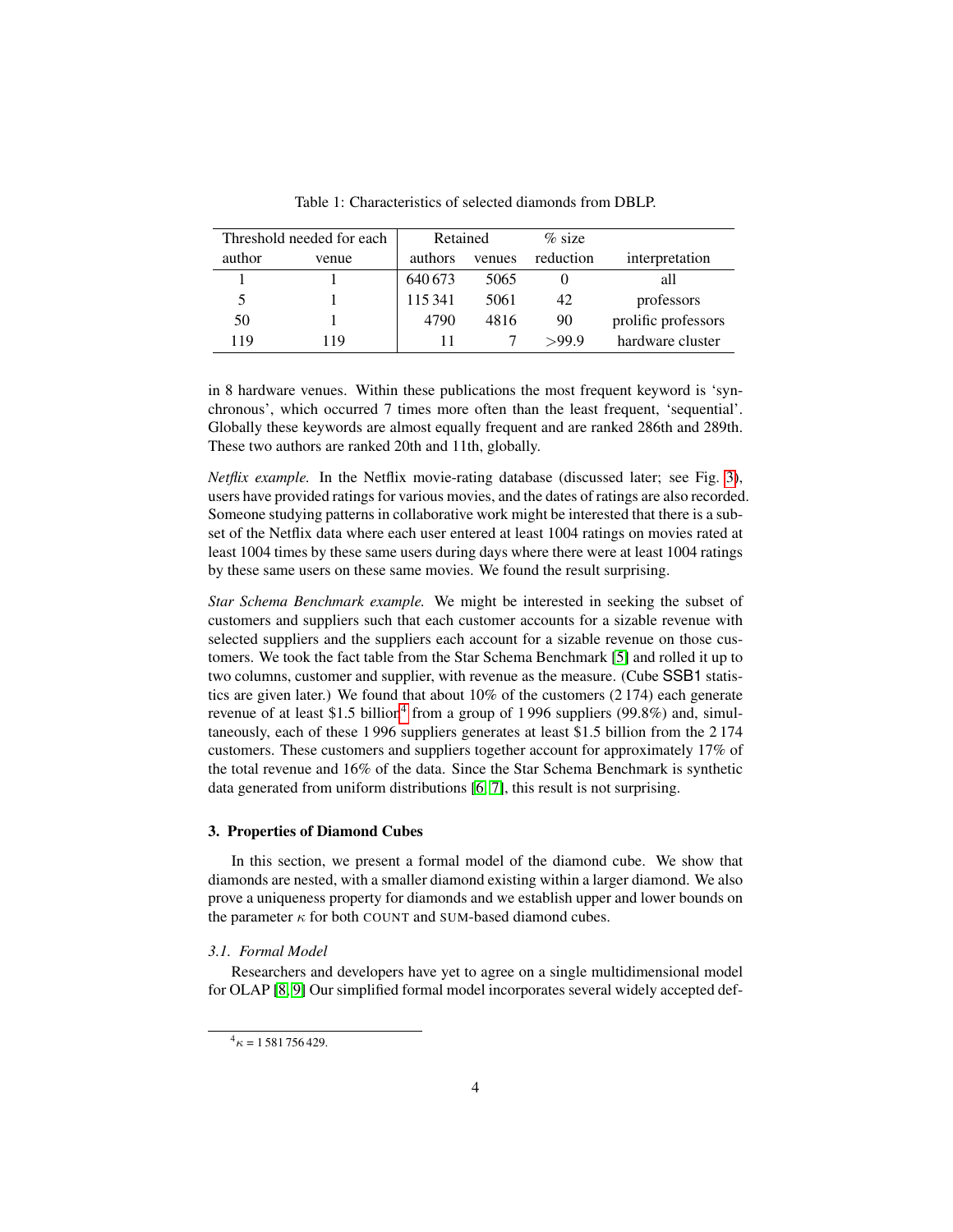<span id="page-4-1"></span><span id="page-4-0"></span>

<span id="page-4-3"></span><span id="page-4-2"></span>Figure 2: OLAP terms: cube, slice and dice.

initions for the terms illustrated in Fig. [2,](#page-4-0) together with new terms associated specifically with diamonds. For clarity, all terms are defined in the following paragraphs.

A *dimension* D is a set of *attributes* that defines one axis of a multidimensional data structure. For example, in Fig. [2](#page-4-0) the dimensions are location, time and product. Each dimension  $D_i$  has a cardinality  $n_i$ , the number of distinct attribute values in this dimension. Without losing generality, we assume that  $n_1 \leq n_2 \leq \ldots \leq n_d$ . A dimension can be formed from a single attribute of a database relation, and the number of dimensions is denoted by  $d$ .

A *cube* is the 2-tuple  $(D, f)$  which is the set of dimensions  $\{D_1, D_2, \ldots, D_d\}$  together with a total function (f) which maps tuples in  $D_1 \times D_2 \times \cdots \times D_d$  to  $\mathbb{R} \cup \{\perp\},$ where ⊥ represents undefined. Fig. [2a](#page-4-1) shows a cube with three dimensions.

A *cell* of cube C is a 2-tuple  $((x_1, x_2, ..., x_d) \in D_1 \times D_2 \times \cdots \times D_d, v)$  where  $v = f(x_1, x_2, \ldots, x_d)$  is called a *measure*. The measure may be a value  $v \in \mathbb{R}$ , in which case we say the cell is an *allocated cell*. Otherwise, the measure is ⊥ and we say the cell is empty—an *unallocated cell*. For the purposes of this paper, a measure is a single value. In more general OLAP applications, a cube may map to several measures. Also, measures may take values other than real-valued numbers—Booleans, for example.

A *slice* is the cube  $C' = (\mathcal{D}', f')$  obtained when a single attribute value is fixed in one dimension of cube  $C = (\mathcal{D}, f)$ . For example, Fig. [2b](#page-4-2) is a slice of the cube presented in Fig. [2a.](#page-4-1)

A *dice* defines a cube S from an existing cube by removing attribute values and the corresponding cells. For example, Fig. [2c](#page-4-3) illustrates a dice applied to the cube from Fig. [2a](#page-4-1) where all months except March, April and May were removed. The resulting cube still has the same number of dimensions. We call it a *subcube* because its dimensions are subsets of the dimensions of the original cube, and, as a function, it is a restriction to the corresponding subset of cells.

An *aggregator* is a function,  $\sigma$ , that assigns a real number to a set of cells—such as a slice. For example, SUM is an aggregator: SUM(slice<sub>i</sub>) =  $v_1 + v_2 + \cdots + v_m$  where m is the number of allocated cells in slice<sub>i</sub> and the  $v_i$ 's are the measures.

A slice  $S'$  is a subset of slice  $S$  if every allocated cell in  $S'$  is also an allocated cell in S. An aggregator  $\sigma$  is monotonically non-decreasing if  $S' \subset S$  implies  $\sigma(S') \leq \sigma(S)$ .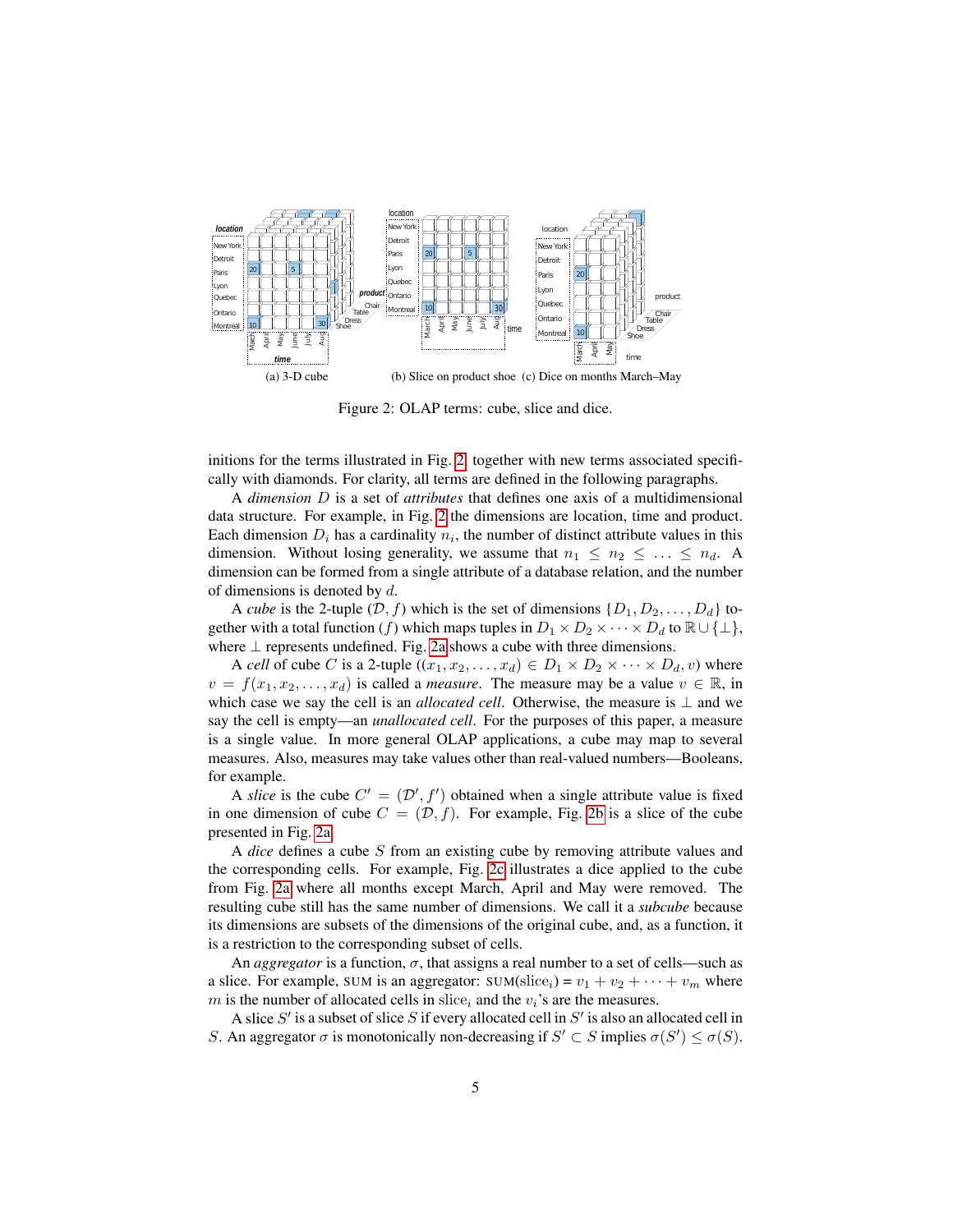<span id="page-5-0"></span>

| Movie | Reviewer | Date             | Rating |
|-------|----------|------------------|--------|
| 1     | 1488844  | 2005-09-06       | 3      |
| 1     | 822109   | $2005 - 05 - 13$ | 5      |
| 1     | 885013   | 2005-10-19       | 4      |
| 1     | 30878    | 2005-12-26       | 4      |
| 1     | 823519   | 2004-05-03       | 3      |
| 1     | 893988   | $2005 - 11 - 17$ | 3      |
|       | 124105   | 2004-08-05       | 4      |
|       | 1248029  | 2004-04-22       | 3      |

Figure 3: Part of the NF2 fact table (see Section [5.2.1\)](#page-13-0). Attributes (dimensions) are Movie, Reviewer and Date. Each row is a fact (allocated cell). The measure is Rating.

Similarly,  $\sigma$  is monotonically non-increasing if  $S' \subset S$  implies  $\sigma(S') \geq \sigma(S)$ . Monotonically non-decreasing operators include COUNT, MAX and SUM over non-negative measures. Monotonically non-increasing operators include MIN and SUM over nonpositive measures. MEAN and MEDIAN are neither monotonically non-increasing, nor non-decreasing functions.

Our formal model maps to the relational model in the following ways: (See Fig. [3.](#page-5-0))

- A cube corresponds to a fact table: a relation whose attributes comprise a primary key and a single measure.
- An allocated cell is a fact, i.e. it is a distinct record in a fact table.
- A dimension is one of the attributes that compose the primary key.

#### *3.2. Diamond Cubes are Unique*

Intuitively, a diamond cube is a subcube where all attribute values satisfy a threshold condition. For example, all selected stores must have total sales over one million dollars. We call such threshold conditions carats.

Definition 3.1. *Given a number* k*, a cube has* k *carats along a dimension if the aggregate of every slice along that dimension is at least* k*. That is, for every slice* x*, we have*  $\sigma(x) \geq k$ .

Note that if a dimension has k carats, it necessarily has  $k'$  carats for  $k' < k$ .

Given two subcubes A and B of the same starting cube, their union  $A \cup B$  is defined by the union of the pairs of dimensions. For example, if  $\vec{A}$  is the result of a dice limiting the location to Montreal and  $B$  is the result of a dice limiting the location to Toronto, the subcube  $A \cup B$  will be the result of a dice limiting the location to both Montreal and Toronto. Similarly, the intersection  $(A \cap B)$  is defined by the intersection of the pairs of dimensions. We say that subcube  $\vec{A}$  is contained in subcube  $\vec{B}$  if all of the dimensions of A are contained in the corresponding dimensions of B.

<span id="page-5-1"></span>For monotonically non-decreasing operators (e.g., COUNT, MAX or SUM over nonnegative measures), union preserves the carat, as the next proposition shows.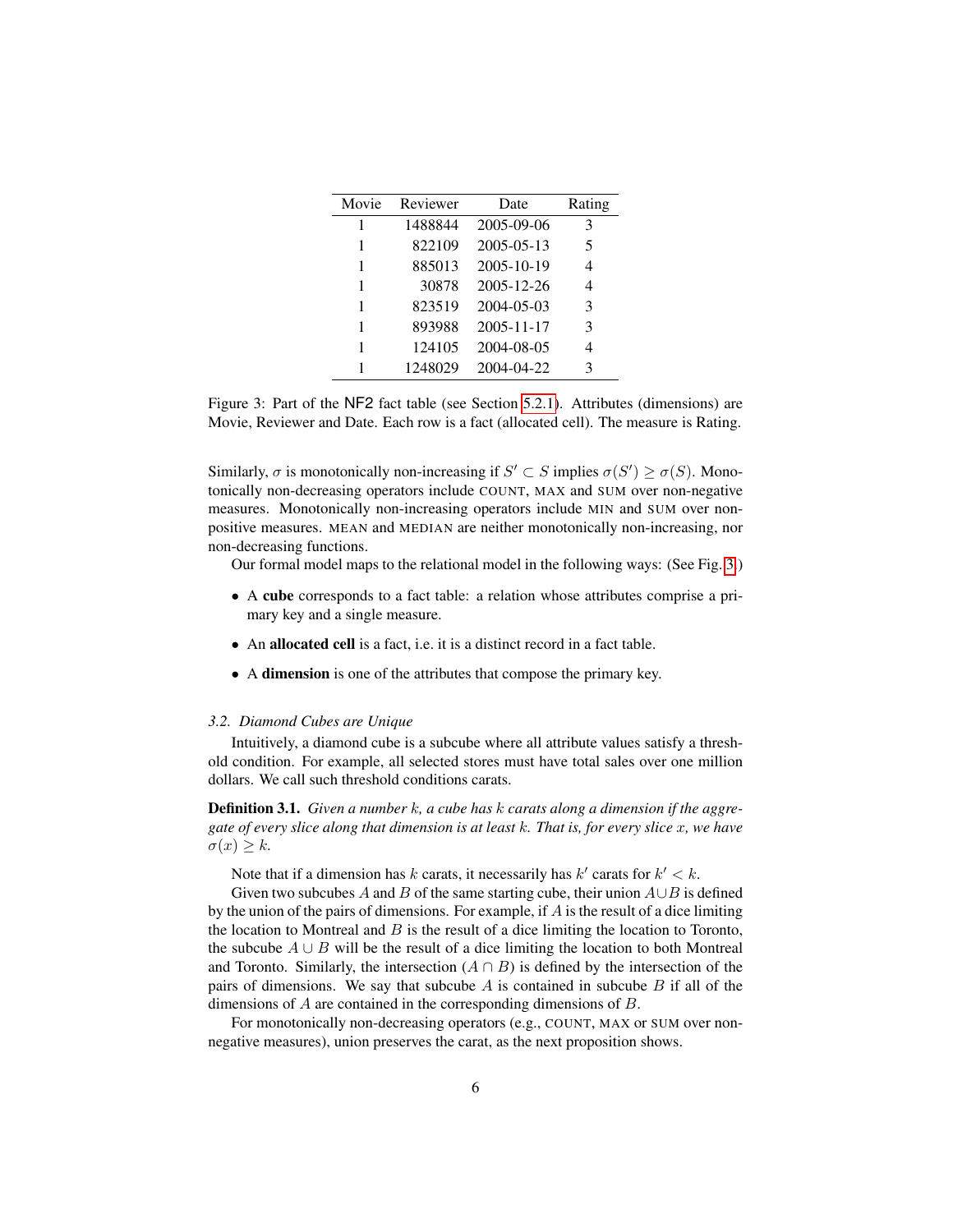<span id="page-6-1"></span>

| row | $col 1 \quad col 2 \quad col 3 \quad col 4 \quad col 5 \quad col 6$ |  |  |
|-----|---------------------------------------------------------------------|--|--|
|     |                                                                     |  |  |
|     |                                                                     |  |  |
|     |                                                                     |  |  |
|     |                                                                     |  |  |

| row |                           | col 2 col 3 | row |                              | $col 3 \text{ col } 6$ |
|-----|---------------------------|-------------|-----|------------------------------|------------------------|
|     |                           |             |     |                              |                        |
|     |                           |             |     |                              |                        |
|     | (b) rows processed first. |             |     | (c) columns processed first. |                        |

(a) Cube with positive and negative measures.

Figure 4: There is no unique 4,4-carat SUM-based diamond.

Proposition 3.1. *If the aggregator* σ *is monotonically non-decreasing, then the union of any two cubes having*  $k_i$  *(resp.*  $k_i'$ *) carats along dimension*  $D_i$  *has*  $\min(k_i,k_i')$  *carats along dimension*  $D_i$  *as well, for*  $i = \{1, 2, \ldots, d\}.$ 

 $\Box$ 

*Proof.* The proof follows from the monotonicity of the aggregator.

If we limit ourselves to monotonically non-decreasing aggregators, then we can efficiently seek the largest possible subcube satisfying a given set of carats. We call such a subcube the diamond.

**Definition 3.2.** *The*  $k_1, k_2, \ldots, k_d$ -carat diamond is the maximal subcube having  $k_1, k_2, \ldots, k_d$  carats along dimensions  $D_1, D_2, \ldots, D_d$ . That is, any subcube having  $k_1, k_2, \ldots, k_d$  carats is contained in the diamond.

By Proposition [3.1,](#page-5-1) the diamond is unique when  $\sigma$  is monotonically non-decreasing: it is given by the union of all subcubes having  $k_1, k_2, \ldots k_d$  carats. For more general aggregators or when different aggregators are applied to different dimensions, the computation of the diamond might be NP-hard or ill-defined. For instance, when SUM is used over cubes having both positive and negative measures, there may no longer be a *unique* solution to the problem 'find the  $k_1, k_2, \ldots k_d$ -carat cube'. This is indeed the case for the cube in Fig. [4.](#page-6-1)

Sometimes we require the same carat  $k$  along all dimensions. To simplify the notation, instead of writing " $k, k, \ldots, k$ -carat", we write " $k$ -carat".

### <span id="page-6-0"></span>*3.3. A Priori Bounds on the Carats*

The computation of a diamond requires that the analyst specify the desired number of carats. However, this may not be practical for all dimensions. For example, the analyst may want to select stores with sales above one million dollars, but she may not know how to select the threshold for the product dimension. In such cases, it might be best to set the carats to the largest possible value that generates a non-empty diamond. This maximal number of carats can be found efficiently by binary search if we can determine a limited range of possible values.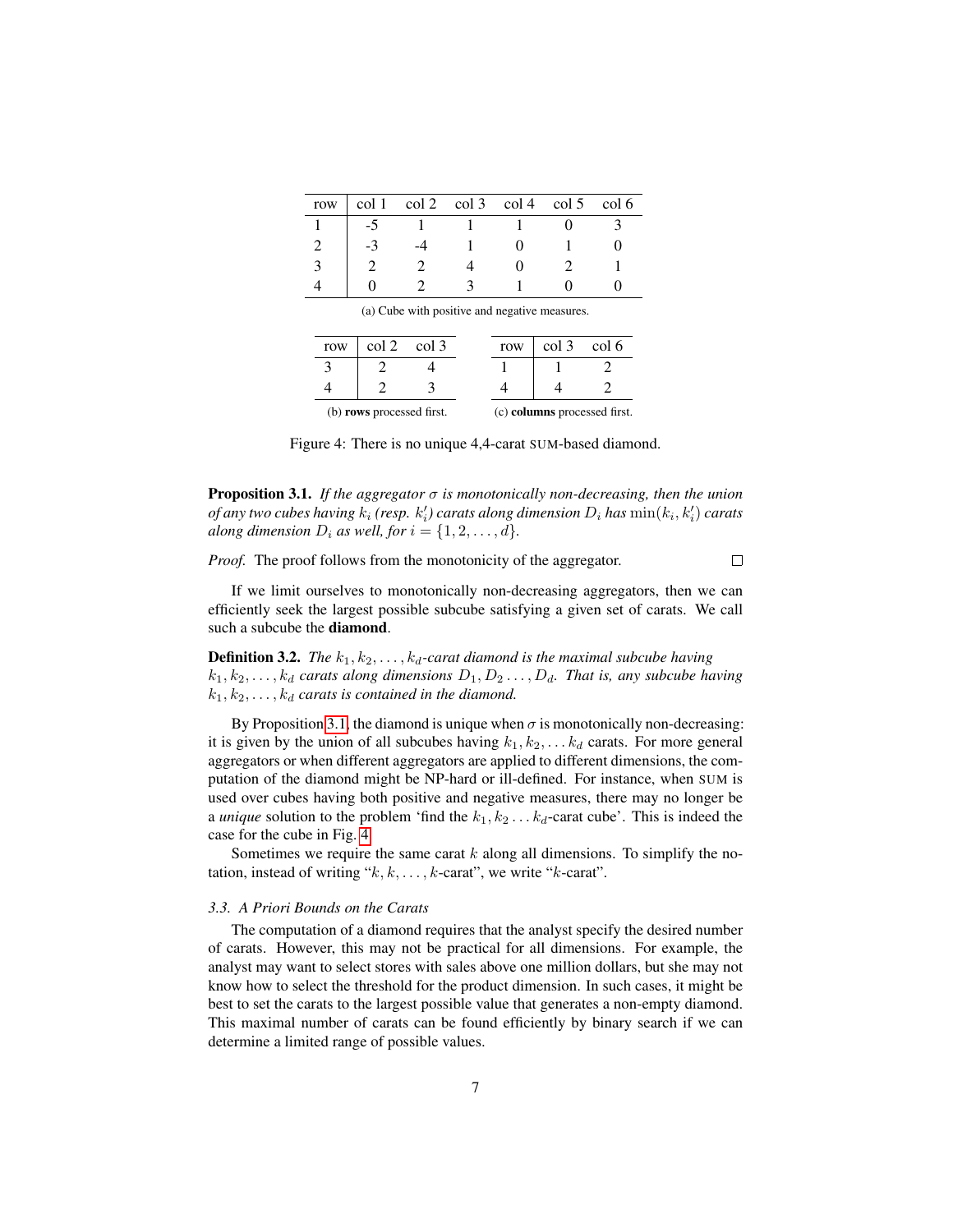Given a cube C and  $\sigma$ , then  $\kappa$  is the largest number of carats for which C has a non-empty diamond. Intuitively, a small cube with many allocated cells should have a large  $\kappa$ , and the following proposition makes this precise.

<span id="page-7-2"></span>**Proposition 3.2.** *For* COUNT-based carats, we have  $\kappa \geq (|C|-1)/\sum_{i=1}^{d} (n_i-1)$ .

*Proof.* We begin by proving that, for COUNT-based carats, if a cube  $C$  does not contain a non-empty  $k$ -carat subcube, then

<span id="page-7-1"></span>
$$
|C| \le 1 + (k - 1) \sum_{i=1}^{d} (n_i - 1).
$$
 (1)

Suppose that a cube C of dimension at most  $n_1 \times n_2 \times \cdots \times n_d$  contains no k-carat diamond. Then one slice must contain at most  $k - 1$  allocated cells. Remove this slice. The amputated cube must not contain a  $k$ -carat diamond. Hence, it has one slice containing at most  $k - 1$  allocated cells. Remove it. This iterative process can continue at most  $\sum_i (n_i - 1)$  times before there is at most one allocated cell left: hence, there are at most  $(k-1)\sum_i(n_i-1) + 1$  allocated cells in total.

By definition of  $\kappa$ , we have that the cube does not contain a non-empty  $\kappa + 1$ carat subcube. By substitution ( $k \to \kappa + 1$ ) in Equation [1,](#page-7-1) we have that  $|C| \leq 1 +$  $\kappa \sum_{i=1}^d (n_i - 1)$ . Solving for  $\kappa$ , we have  $\kappa \geq (|C| - 1)/\sum_{i=1}^d (n_i - 1)$ .

Based on this lower bound alone, we compute  $\kappa$  efficiently (see Section [5.4\)](#page-16-0). For a related discussion on SUM-based diamonds, see [Appendix A.](#page-27-0)

#### <span id="page-7-0"></span>4. Algorithms

Computing diamonds is challenging because of the interaction between dimensions; modifications to a measure associated with an attribute value in one dimension have a cascading effect through the other dimensions. We use different approaches to compute diamonds:

- We implemented a custom program in Java that loops through the cube checking and updating the COUNT or SUM for all attribute values in each dimension until it stabilises (see Section [4.1\)](#page-8-0).
- We also implemented an algorithm using SQL (see Section [4.2\)](#page-9-0).

We based both our custom and SQL implementations on the basic algorithm for computing diamonds given in Algorithm [BASIC.](#page-8-1) Its approach is to repeatedly identify an attribute value that cannot be in the diamond, and then remove the attribute value and its slice. The identification of "bad" attribute values is done conservatively, in that they are known already to have a sum less than required ( $\sigma$  is SUM), or insufficient allocated cells ( $\sigma$  is COUNT). When the algorithm terminates, only attribute values that meet the condition in every slice remain: a diamond.

Algorithms based on this approach always terminate, though they might sometimes return an empty cube. By specifying *how* to compute and maintain counts (or sums) for each attribute value in every dimension we obtain different variations. The correctness of any such variation is guaranteed by the following result.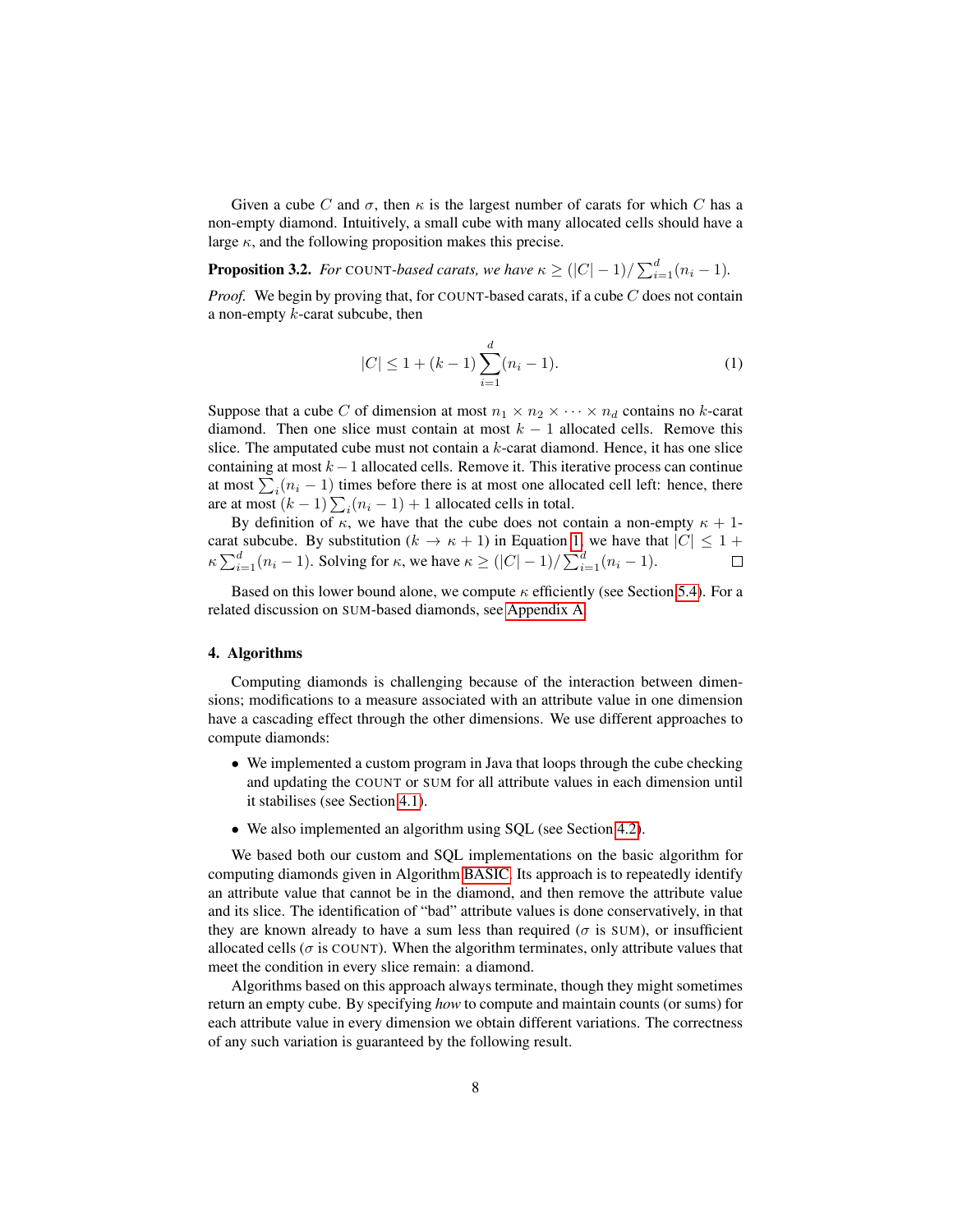

<span id="page-8-1"></span>Algorithm BASIC: Algorithm to compute the diamond of any given cube by deleting slices eagerly.

# **Theorem 4.1.** Algorithm [BASIC](#page-8-1) is correct, that is, it always returns the  $k_1, k_2, \ldots, k_d$ *carat diamond.*

*Proof.* Because the diamond is unique, we need only show that the result of the algorithm, the cube  $A$ , is a diamond. If the result is not the empty cube, then dimension  $D_i$  has at least aggregated value  $k_i$  per slice, and hence the cube has  $k_i$  carats. (Note that, in the main loop, if only attribute values having zero aggregates are deleted in all but the first dimension, it is not necessary to do another pass.) We only need to show that the result of Algorithm [BASIC](#page-8-1) is maximal: there does not exist a larger  $k_1, k_2, \ldots, k_d$ -carat cube.

Suppose  $A'$  is such a larger  $k_1, k_2, \ldots, k_d$ -carat cube. Because Algorithm [BASIC](#page-8-1) begins with the whole cube  $C$ , there must be a first time when one of the attribute values of dimension dim of  $C$  belonging to  $A'$  but not  $A$  is deleted.

At the time of deletion, the slice corresponding to this attribute value had aggregate measure less than  $k_{\text{dim}}$ . Let C' be the cube at the instant before the attribute is deleted, with all attribute values deleted so far. We see that  $C'$  is larger than or equal to  $A'$ , a  $k_1, k_2, \ldots, k_d$ -carat cube

and therefore, slices in  $C'$  corresponding to attribute values of  $A'$  along dimension dim must have aggregate measures of at least  $k_{\text{dim}}$ , corresponding to  $k_{\text{dim}}$  carats Therefore, we have a contradiction and must conclude that  $A'$  does not exist and that  $A$  is maximal.  $\Box$ 

If the aggregator is COUNT, and  $k_i = 1$  for  $i > 1$ , then Algorithm [BASIC](#page-8-1) computes the diamond in a single pass.

# <span id="page-8-0"></span>*4.1. Custom Software*

The size of available memory affects the capacity of in-memory data structures to represent data cubes. In our experiments, we used a typical laptop computer with 8 GiB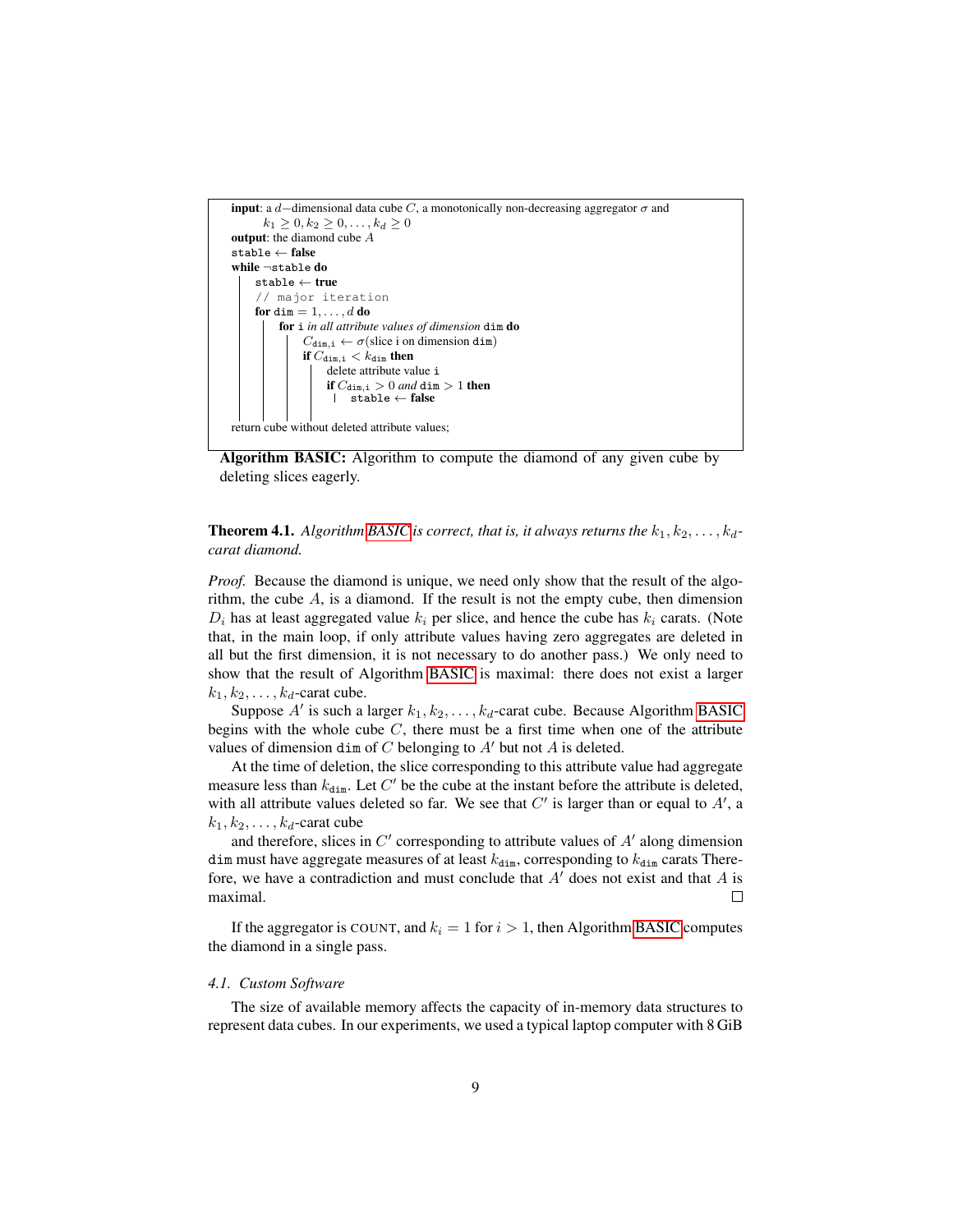

<span id="page-9-1"></span>Figure 5: An  $n \times n$  cube with 2n allocated cells (each indicated by a  $\times$ ) and a 2-carat diamond in the upper left: it is a difficult case for several algorithms.

of memory. When we restricted the amount of memory available<sup>[5](#page-0-0)</sup>, all execution times slowed, but our custom Java software still out-performed the database management systems.

We are interested in processing large data. Therefore, we seek an efficient external memory implementation where the data cube can be stored in an external file whilst the important COUNTs (or SUMs) are maintained in memory.

Algorithm [BASIC](#page-8-1) checks the  $\sigma$ -value for each attribute on every iteration. Calculating this value directly, from a data cube too large to store in main memory, would entail many expensive disk accesses. Even with the COUNTs maintained in main memory, it is prudent to reduce the number of I/O operations as much as possible. One way this can be achieved is to store the data cube as normalised binary integers using bit compaction [\[10\]](#page-25-5)—mapping strings to small integers starting at zero.

Algorithm [EMD](#page-10-0) (External-Memory-Diamond-builder) employs  $d$  arrays,  $a_1$  to  $a_d$ , that map attributes to their aggregate  $\sigma$ -values. As values are pruned from the diamond, we must repeatedly update these arrays so that they continue to maintain the aggregate of each slice. This update can be executed in constant time for aggregators such as COUNT and SUM: in the notation of Algorithm [EMD,](#page-10-0) the update is computed as  $a_j(x_j) = a_j(x_j) - \sigma({r}).$ 

Each time the algorithm passes through the data, it updates the aggregates eagerly, and marks cells as deleted. Only when a significant fraction of the cells have been marked as such, are the cells actually deleted: we found it efficient to rebuild the list of cells when more than half have been marked as deleted ( $\tau = 0.5$ ).

When memory is abundant, we can use Algorithm [EMD](#page-10-0) while keeping the content of the files in memory. Indeed, such a version was implemented and we refer to this algorithm as IMD (In-Memory-Diamond-builder) in Section [5.](#page-12-0)

# <span id="page-9-0"></span>*4.2. An SQL-Based Implementation*

Formulating a diamond cube query in SQL-92 is challenging. Using nested queries and joins, we could essentially simulate a fixed number of iterations of the outer loop in Algorithm [BASIC.](#page-8-1) Unfortunately, we do not know how to determine the number of iterations without computing the diamond itself. Consider Fig. [5](#page-9-1) and the corresponding

<sup>5</sup>We used an mlock system call to remove 6 GiB of memory from use on our 8 GiB computer.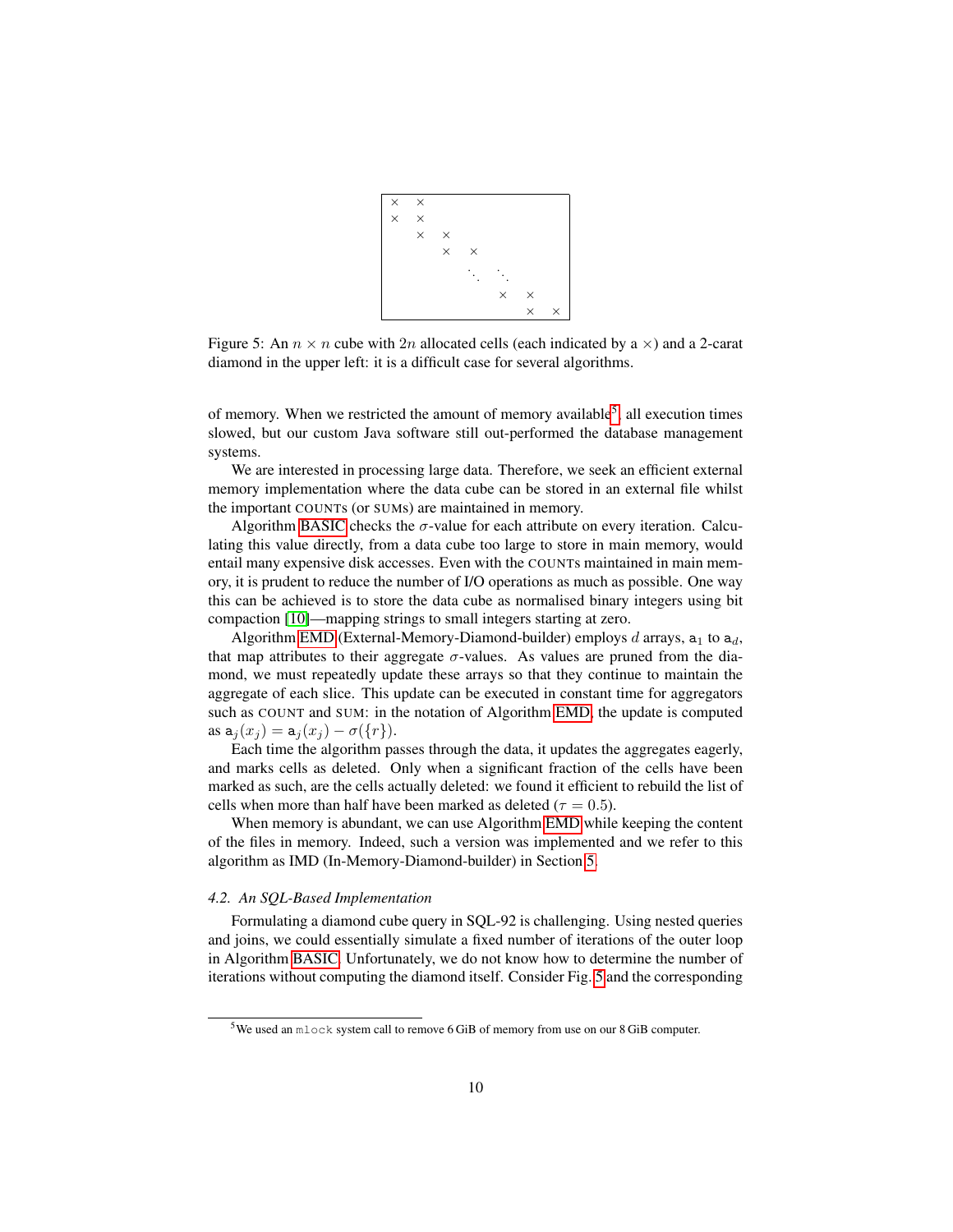

<span id="page-10-0"></span>Algorithm EMD: Diamond dicing for relationally stored cubes. With each iteration, less data is processed.

2-carat COUNT-based diamond. Using Algorithm [BASIC,](#page-8-1)  $n - 2$  iterations are required to find the diamond. That is, we see an example where the number of iterations  $I =$  $\Omega(n)$  and stopping after  $o(n)$  iterations results in a poor approximation with  $\Theta(n)$ allocated cells and attribute values—whereas the true 2-carat diamond has 4 attribute values and 4 allocated cells.

We express the essential calculation in SQL, as Algorithm [SQL.](#page-11-0) It is implemented as a stored procedure in SQL:1999, which allows the iterations to be controlled entirely within the DBMS. Algorithm [SQL](#page-11-0) is executed against a copy of the fact table, which becomes smaller as the algorithm progresses. The fastest variation of this algorithm does not delete slices immediately, but instead updates Boolean values to indicate the slices not included in the solution. The data cube is rebuilt when 75% of the remaining cells are marked for deletion. B-tree indexes are built on each dimension to facilitate faster execution of the many GROUP BY clauses.

# <span id="page-10-1"></span>*4.3. Complexity Analysis*

Algorithm [BASIC](#page-8-1) visits each dimension in sequence until it stabilises. Ideally, the stabilisation should occur after as few iterations as possible.

Let  $I$  be the number of iterations through the input file till convergence; i.e. no more deletions are done. Value *I* is data dependent and (by Fig. [5\)](#page-9-1) is  $\Theta(\sum_i n_i)$  in the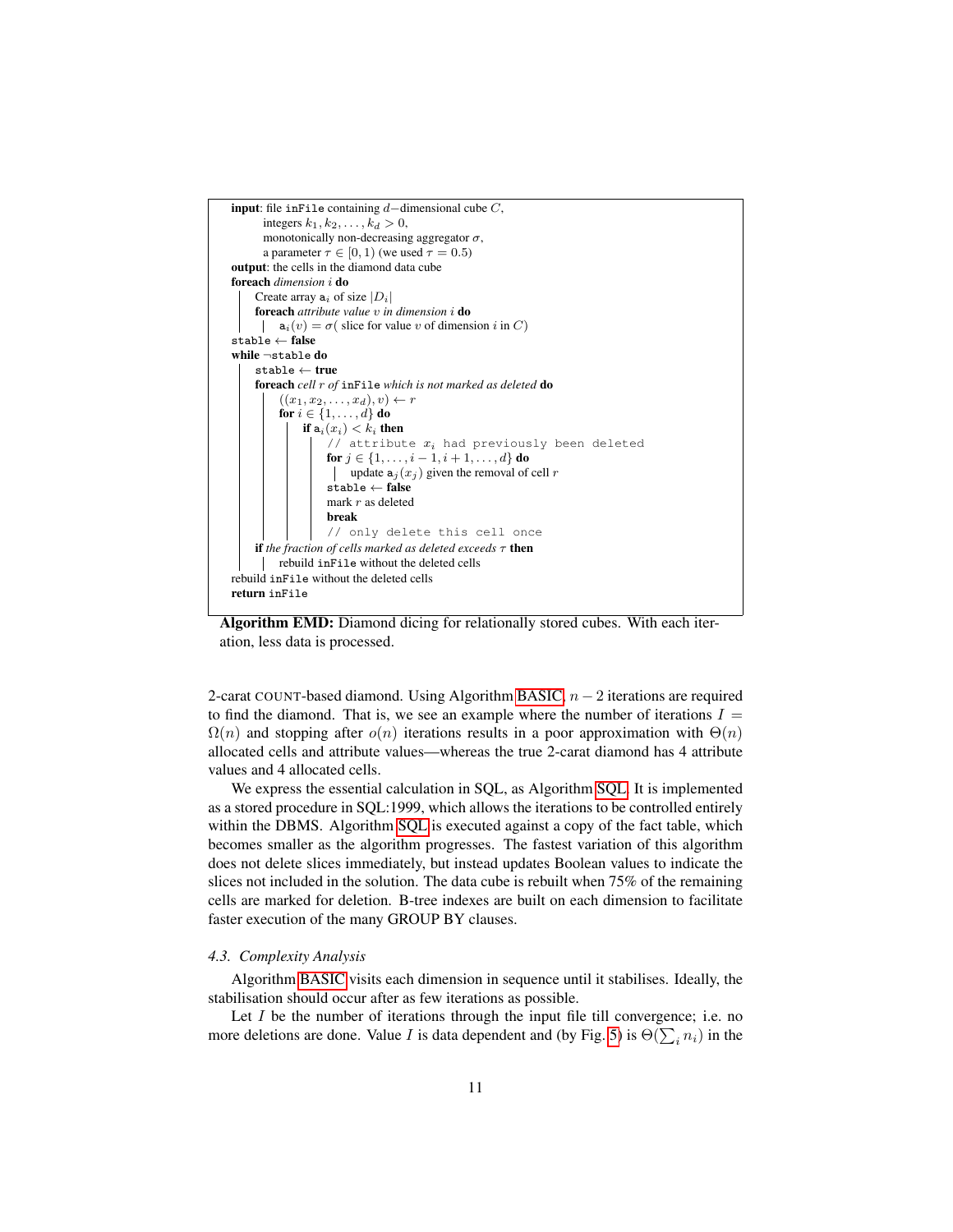```
INPUT: a d–dimensional data cube C and k > 0OUTPUT: the diamond A
  initialise R to C, the fact table
  repeat {major iteration}
     execute the fragment of SQL pseudocode shown below
  until no records were deleted from R
  return R as ACREATE TABLE temp_1 AS
   (SELECT dim_1 FROM \mathcal{R}GROUP BY dim_1 HAVING \sigma(measure) < k;
. . .
\mathbf{C}\mathbf{REATE} TABLE temp_d AS
   (SELECT dim_d FROM \mathcal{R}GROUP BY dim_d HAVING \sigma(measure) < k);
DELETE FROM R
  WHERE dim_1 IN (SELECT \star FROM temp_1) OR ...
```
 $dim_d$  **IN** (**SELECT** \* **FROM**  $temp_d$ );

<span id="page-11-1"></span><span id="page-11-0"></span>Algorithm SQL: Variation where the inner two loops in Algorithm [BASIC](#page-8-1) are computed in SQL. This process can be repeated until  $\mathcal R$  stabilises.

```
\times \times \times\times \times\times \hspace{1.5mm}\times \hspace{1.5mm}\times \hspace{1.5mm}\times× ×
                            \times \phantom{00000}\times\times.
                                                             .
                                                               .
                                                                           .
                                                                             .
                                                                                .
                                                                                           \times×
```
Figure 6: The 2-carat diamond requires more iterations to converge than the 3-carat diamond. Allocated cells are indicated by a  $\times$ .

worst case. In practise, I is not expected to be nearly so large, and working with large real data sets I did not exceed 56. Initial experiments suggested that the relationship of I to k would be non-decreasing to  $\kappa + 1$  and non-increasing thereafter. Unfortunately, there are some cubes for which this is not the case. Fig. [6](#page-11-1) illustrates such a cube, where  $\kappa = 3$ . On the first iteration, processing columns first for the 2-carat diamond, a single cell is deleted. On subsequent iterations at most two cells are deleted until convergence. However, the 3-carat and 4-carat diamonds converge after a single iteration.

The value of k relative to  $\kappa$  does, however, influence *I*. Typically, when k is far from  $\kappa$ —either less or greater—fewer iterations are required to converge. However, when k exceeds  $\kappa$  by a very small amount, say 1, then typically many more iterations are required to converge to the empty cube.

Algorithm [EMD](#page-10-0) runs in time  $O(Id|C|)$ . Often, the number of attribute values re-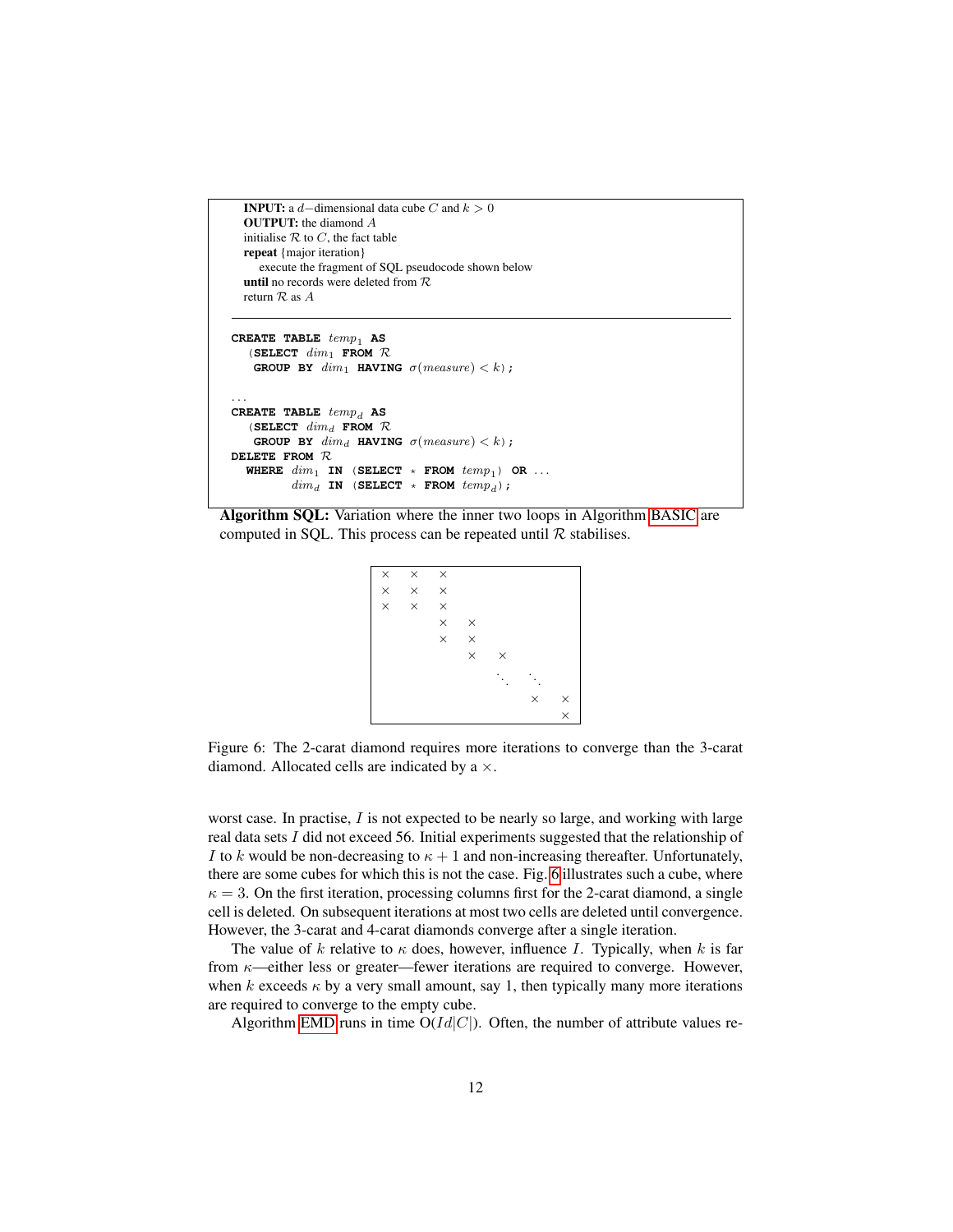maining in the diamond decreases substantially in the first few iterations and those cubes are processed faster than this bound suggests. The more carats we seek, the faster the cube decreases initially.

# <span id="page-12-0"></span>5. Experiments

We show that diamonds can be computed efficiently, i.e. within a few minutes on a typical laptop computer, even for very large data sets. Some of the properties of diamonds, including their size and the range of values the carats may take, were assessed experimentally.

#### *5.1. Hardware and Software*

All experiments were conducted on a Gateway NV59 notebook with dual Intel i5 M430 (2.27 GHz) processors with 8 GiB of DDR3-1066 RAM running Ubuntu 12.04. The hard disk is a 596 GiB ATA WDC6400BEVT-22AORTO running at 5 400 rpm. It has an estimated reading speed of 86 MB/s.

The algorithms were implemented in Java, using SDK version 1.7.0 and the default value (1.66 GiB) for maximal heap size, and the code was archived at a public website [\[3\]](#page-24-1). Algorithm [SQL](#page-11-0) was implemented in both an RDBMS (MySQL) and a column-store DBMS (MonetDB) [\[11\]](#page-25-6). RDBMS experiments were conducted on MySQL version 5.5 Community Server with MyISAM storage engine. MySQL is used in data warehousing and OLAP, most notably through vendors such as Infobright [\[12\]](#page-25-7), JasperSoft and Pentaho [\[13\]](#page-25-8). The column-store experiments were conducted with MonetDB 11.11.5.

Both database implementations make use of stored procedures and a Java interface collected execution times. The drivers used were MySQL Connector/J 5.1.21 and monetdb-jdbc 2.3.

These database systems handle index creation differently:

- Of the index structures available in this version of MySQL, only B-trees are appropriate to the diamond dice operation. Spatial indexing is limited to two dimensions and hash indexing requires that the data reside in main memory. We built B-tree indexes on all columns to speed-up the GROUP-BY computations.
- In MonetDB, index creation is automatically determined with no option for the user to override system decisions [\[14\]](#page-25-9). Different data compression techniques, including dictionary encoding for all strings, reduce the memory footprint.

# *5.2. Data Used in Experiments*

A varied selection of freely-available real-data sets together with some systematically generated synthetic data sets were used in the experiments. Each data set had a particular characteristic: a few dimensions or many, dimensions with high or low cardinality or a mix of the two, small or large number of cells. They were chosen to illustrate that diamond dicing is tractable under varied conditions and on many different types of data.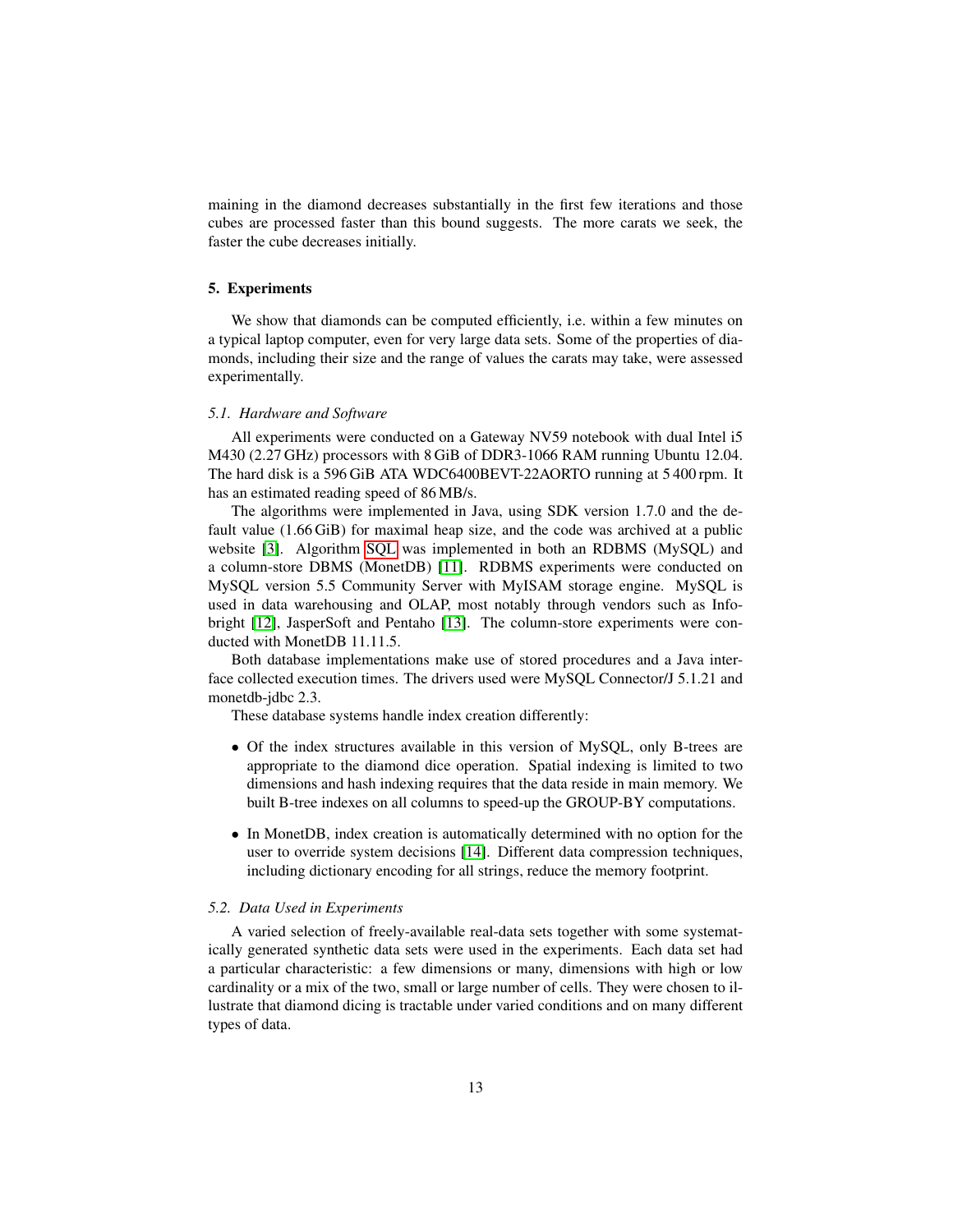Table 2: Statistics of data sets.

<span id="page-13-1"></span>

| source                | cube            | $\overline{d}$ | $\,C$         | ٦d<br>$n_i$ | measure                 |
|-----------------------|-----------------|----------------|---------------|-------------|-------------------------|
|                       | B1              | $\overline{4}$ | 54 601 077    | 31634       | <b>COUNT</b>            |
|                       | B2              | 4              | 24 000 000    | 27042       | <b>COUNT</b>            |
|                       | B3              | 4              | 32 000 000    | 29078       | <b>COUNT</b>            |
| King James Bible [15] | B4              | $\overline{4}$ | 40 000 000    | 30417       | <b>COUNT</b>            |
|                       | B5              | 4              | 54 601 077    | 31634       | SUM occurrences         |
|                       | B6              | 10             | 365 231 367   | 6335        | <b>COUNT</b>            |
|                       | C1              | 27             | 135753        | 504         | <b>COUNT</b>            |
| Census Income [16]    | C2              | 27             | 135753        | 504         | <b>SUM</b> stocks       |
|                       | D1              | 2              | 1791857       | 645739      | <b>COUNT</b>            |
| DBLP[2]               | D <sub>2</sub>  | $\overline{2}$ | 1791857       | 645739      | <b>SUM</b> publications |
|                       | D <sub>3</sub>  | 3              | 2 5 1 6 3 6 4 | 689589      | <b>COUNT</b>            |
|                       | NF <sub>1</sub> | $\mathcal{E}$  | 100 478 158   | 484 141     | <b>COUNT</b>            |
| Netflix $[17]$        | NF <sub>2</sub> | 3              | 100 478 158   | 484 141     | <b>SUM</b> rating       |
|                       | NF <sub>3</sub> | 4              | 20 000 000    | 473753      | COUNT                   |
|                       | TW1             | $\overline{4}$ | 1957          | 91          | <b>COUNT</b>            |
| Tweed [18]            | TW2             | 15             | 4963          | 674         | <b>COUNT</b>            |
|                       | TW <sub>3</sub> | 15             | 4963          | 674         | <b>SUM</b> killed       |
| Weather [19]          | W1              | 11             | 124 164 371   | 48654       | <b>COUNT</b>            |
|                       | W2              | 11             | 124 164 371   | 48654       | SUM cloud cover         |

# <span id="page-13-0"></span>*5.2.1. Real Data*

Five of the real-data sets were downloaded from the following sources:

- 1. Census Income:<http://archive.ics.uci.edu/ml> [\[16\]](#page-25-11)
- 2. DBLP:<http://dblp.uni-trier.de/xml/>
- 3. Netflix:<http://www.netflixprize.com> [\[17\]](#page-25-12)
- 4. TWEED:<http://folk.uib.no/sspje/tweed.htm> [\[18\]](#page-25-13)
- 5. Weather:<http://cdiac.ornl.gov/ftp/ndp026b/> [\[19\]](#page-26-0)

Details of how the cubes were extracted are available at a public website [\[3\]](#page-24-1). For cube TW1 we chose four attributes: Year, Country, Type of Action and Target of Action with cardinalities of 53, 16, 11 and 11, respectively. The attributes for cubes NF1, NF2 and NF3 are Movie (17 770), Reviewer (480 189) and Date (2 182). Rating (5) is the measure for NF2. Their statistics are given in Table [2.](#page-13-1) Each cube was stored relationally in a comma-separated file on disk. A brief description of how data cubes were extracted from the King James Bible data follows.

The data set was generated from the King James version of the Bible available at Project Gutenberg [\[15\]](#page-25-10). KJV-4grams [\[20,](#page-26-1) [21\]](#page-26-2) is a data set motivated by applications of data warehousing to literature. It is a large list (with duplicates) of 4-tuples of words obtained from the verses in the King James Bible [\[15\]](#page-25-10), after stemming with the Porter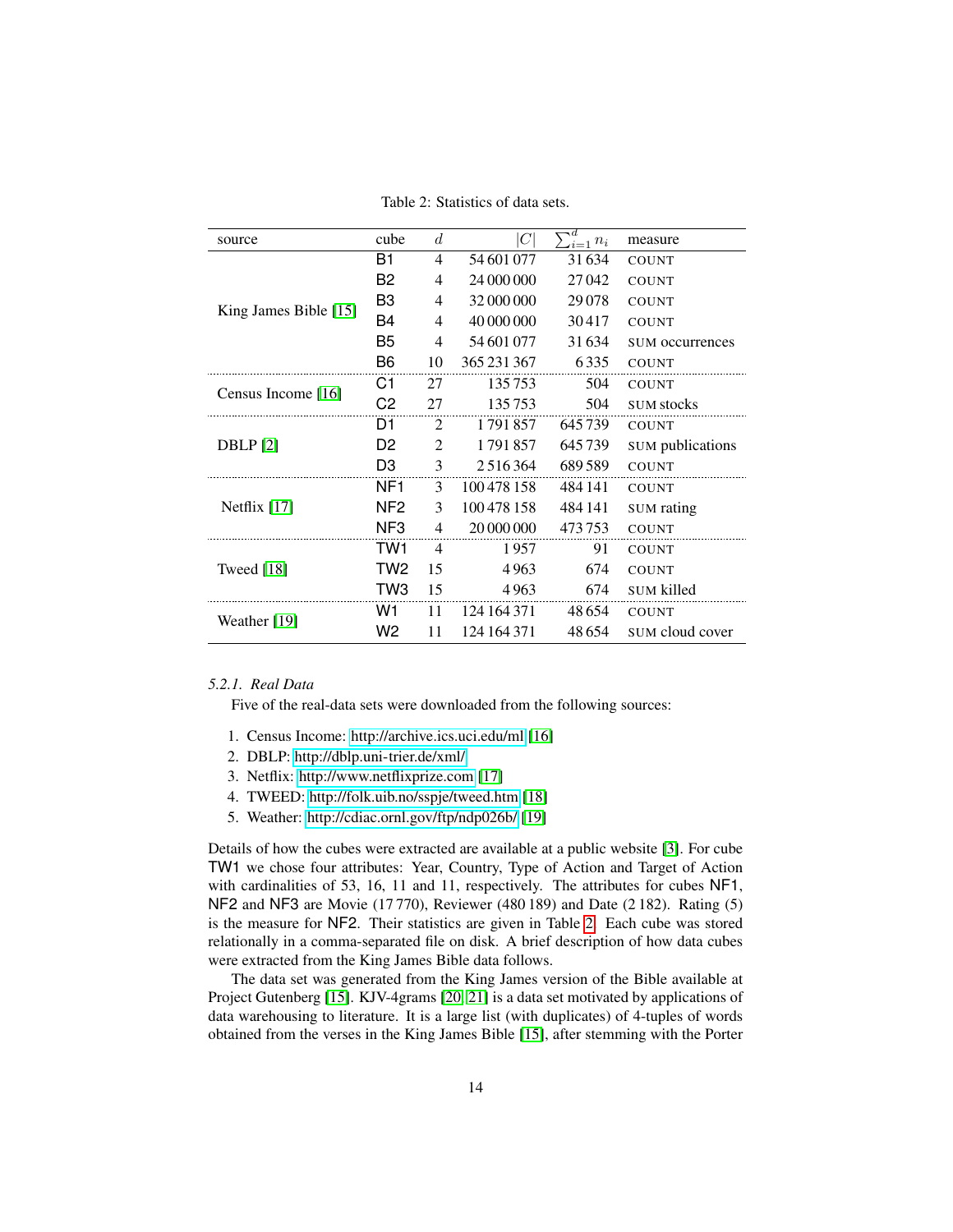algorithm [\[22\]](#page-26-3) and removal of stemmed words with three or fewer letters. Occurrence of row  $w_1, w_2, w_3, w_4$  indicates a verse contains words  $w_1$  through  $w_4$ , in this order. This data is a scaled-up version of word co-occurrence cubes used to study analogies in natural language [\[23,](#page-26-4) [24\]](#page-26-5). These data were chosen to be representative of large cubes that might occur in text-mining applications.

Cube B1 was extracted from KJV-4grams. Duplicate records were removed and a count of each unique sequence was kept, which became the measure for cube B5. Four subcubes of B1 were also processed: B2 has the first 24 000 000 rows; B3 has the first 32 000 000 rows; and B4 has the first 40 000 000 rows. KJV-10grams has similar properties to KJV-4grams, except that there are 10 words in each row and the process of creating KJV-10grams was terminated when 500 million records had been generated at the end of Genesis 19:30. Cube B6 was extracted from KJV-10grams. The statistics for all six cubes are also given in Table [2.](#page-13-1)

#### *5.2.2. Synthetic Data*

We took the fact table from the Star Schema Benchmark [\[5\]](#page-25-0) and rolled-up on the supplier and customer dimensions to create cube SSB1. The result has 2 000 suppliers, 20 000 customers, and over five million rows. Uniform distributions are used to generate the benchmark [\[6,](#page-25-1) [7\]](#page-25-2) and the data is lacking correlations between columns that real data would frequently possess.

To investigate the effect that data distribution might have on the size and shape of diamonds, nine cubes of varying dimensionality and distribution were constructed. We chose 1 000 000 cells with replacement from each of three different distributions:

- uniform—cubes U1, U2, U3.
- power law with exponent 3.5 to model the 65-35 skewed distribution—cubes S1, S2, S3.
- power law with exponent 2.0 to model the 80-20 skewed distribution—cubes SS1, SS2, SS3.

Details of the cubes generated are given in Table [3.](#page-15-0)

#### *5.3. Preprocessing Step*

Before applying Algorithm [EMD,](#page-10-0) we need to convert the input (flat text files) to flat binary files. To determine if row ordering would have an effect on our implementation of Algorithm [EMD,](#page-10-0) we chose two cubes—C1 and B2—and shuffled the rows using the GNU utility *shuf*. We compared preprocessing and processing times for each of six cubes, averaged over ten runs. Extracting cubes from the data sets included a sorting step so that duplicates could be easily removed. We found that preprocessing the cube sorted on its dimension of largest cardinality was up to 25% faster than preprocessing the shuffled cube. However, execution times for Algorithm [EMD](#page-10-0) were within 3% for each cube. Therefore, we did not reorder the rows prior to processing. We also found no significant difference in execution times when the cubes were sorted by different dimensions.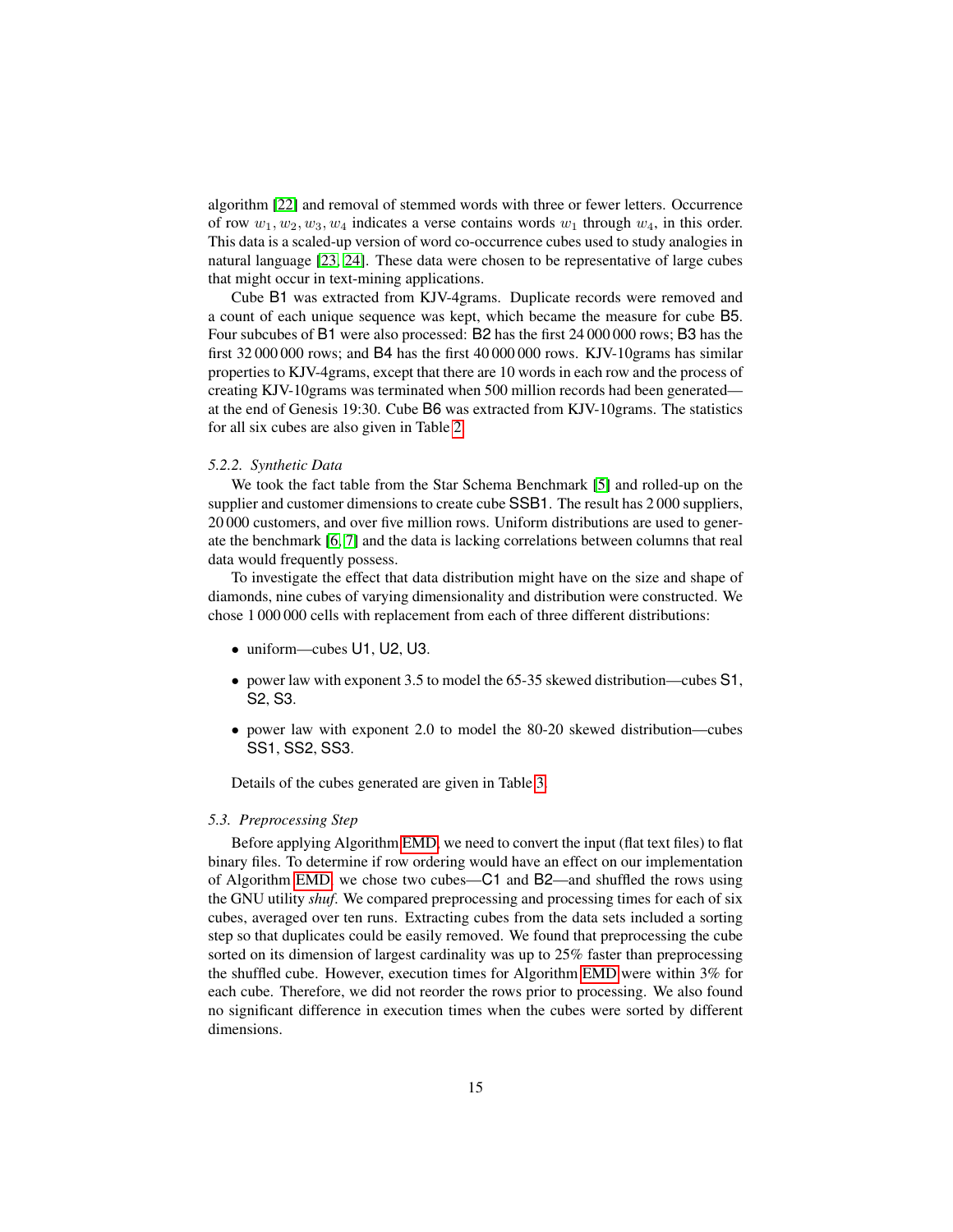<span id="page-15-0"></span>

| d  | C           | $n_i$    | measure      |
|----|-------------|----------|--------------|
| 2  | 5 5 24 7 78 | 22 000   | SUM revenue  |
| 3  | 999 987     | 10773    | <b>COUNT</b> |
| 4  | 1 000 000   | 14364    | <b>COUNT</b> |
| 10 | 1 000 000   | 35910    | <b>COUNT</b> |
| 3  | 939 153     | 10.505   | <b>COUNT</b> |
| 4  | 999647      | 14 2 9 6 | <b>COUNT</b> |
| 10 | 1 000 000   | 35616    | <b>COUNT</b> |
| 3  | 997737      | 74 276   | <b>COUNT</b> |
| 4  | 999 995     | 99525    | <b>COUNT</b> |
| 10 | 1 000 000   | 248703   | <b>COUNT</b> |
|    |             |          |              |

Table 3: Statistics of the synthetic data cubes.

<span id="page-15-1"></span>Table 4: Wall-clock times (in seconds) for preprocessing real-world data sets. A  $\sim$ indicates that this algorithm was not applied to the corresponding data cube.

|                |                      | SQL                 |                     |  |
|----------------|----------------------|---------------------|---------------------|--|
| Cube           | <b>EMD</b>           | <b>MySQL</b>        | MonetDB             |  |
| B1             | $2.1 \times 10^{2}$  | $1.1 \times 10^{3}$ | $7.1 \times 10^{1}$ |  |
| B2             | $5.7 \times 10^{1}$  | $5.0 \times 10^{2}$ | $3.1 \times 10^{1}$ |  |
| B3             | $8.1 \times 10^{1}$  | $6.1 \times 10^2$   | $3.8 \times 10^{1}$ |  |
| B4             | $1.6 \times 10^{2}$  | $7.9 \times 10^{2}$ | $5.3 \times 10^{1}$ |  |
| B6             | $3.3 \times 10^3$    |                     | $2.2 \times 10^{3}$ |  |
| C <sub>1</sub> | $2.6 \times 10^{-1}$ | $9.0 \times 10^{0}$ | $3.0 \times 10^{0}$ |  |
| D1             | $5.0 \times 10^{0}$  | $1.4 \times 10^{1}$ | $3.7 \times 10^{0}$ |  |
| D3             | $7.3 \times 10^{0}$  | $3.1 \times 10^{1}$ | $5.3 \times 10^{0}$ |  |
| NF1            | $4.2 \times 10^{2}$  | $1.5 \times 10^3$   | $3.8 \times 10^{2}$ |  |
| NF3            | $5.8 \times 10^{1}$  | $3.6 \times 10^{2}$ | $3.5 \times 10^{1}$ |  |
| W1             | $1.3 \times 10^{3}$  | $7.4 \times 10^3$   | $1.4 \times 10^{3}$ |  |

As stated in Section [4.1](#page-8-0) we implemented a version (called IMD) of Algorithm [EMD](#page-10-0) that reads the data cube entirely into main memory whenever the cube is small enough  $(< 1$  GiB). Otherwise, the algorithm processes the cube in a similar fashion.

The algorithms used in our experiments require different preprocessing of the cubes. For both Algorithms [EMD](#page-10-0) and IMD, an in-memory data structure is used to maintain aggregates of the attribute values. Algorithm [SQL](#page-11-0) references the cube stored in a database management system. Consequently, the preprocessor writes different kinds of data to supplementary files depending on which algorithm is to be used.

The preprocessing of the cubes was timed separately from diamond building. Preprocessed data could be used many times, varying the value for  $k$ , without incurring additional preparation costs. Table [4](#page-15-1) summarises the times needed to preprocess each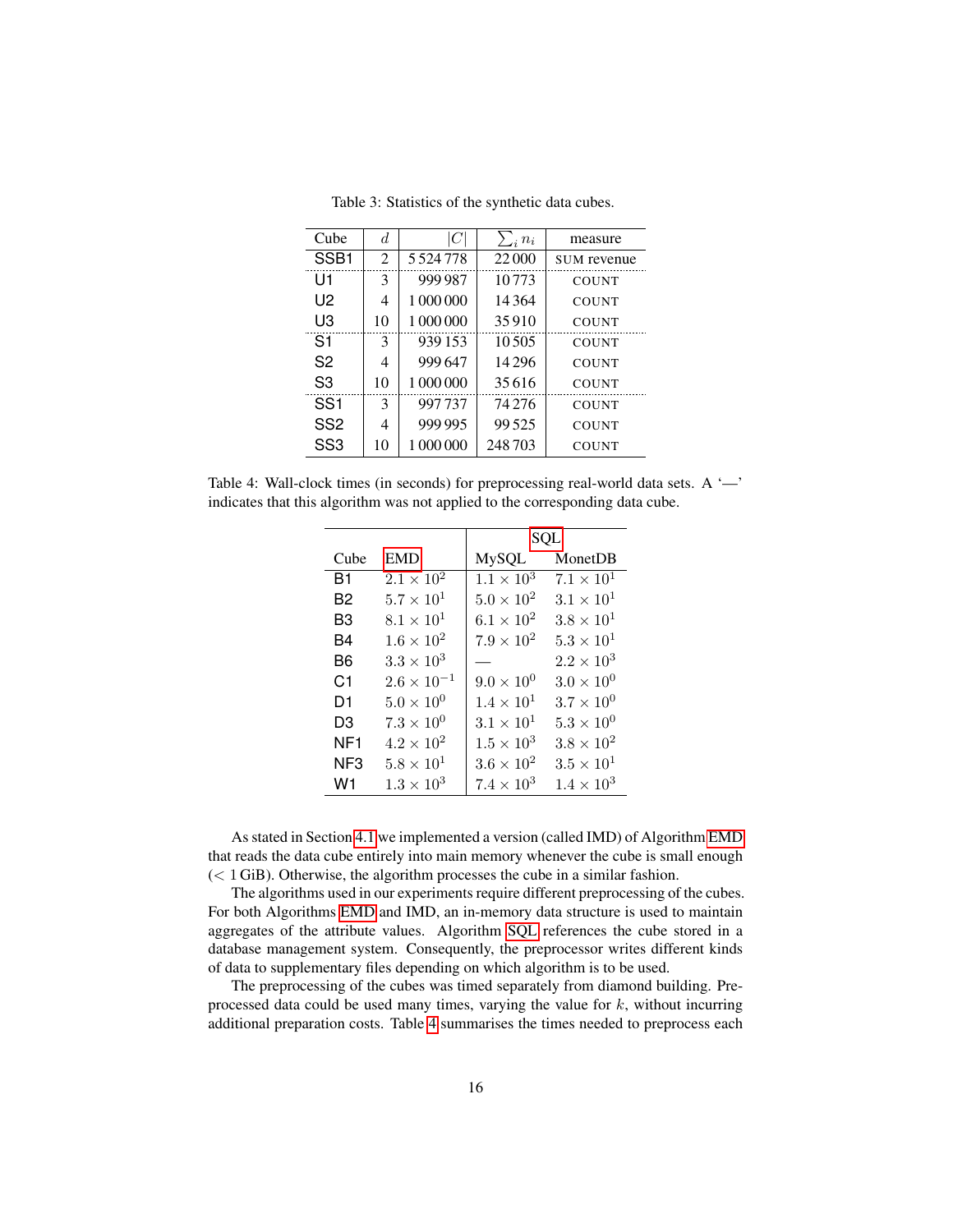cube in preparation for the algorithms that were run against it. Using MonetDB was in most cases, the most efficient method. For comparison, sorting the Netflix commaseparated data file—using the GNU sort utility—took  $5.3 \times 10^2$  seconds.

#### <span id="page-16-0"></span>*5.4. Finding* κ *for* COUNT*-based Diamonds*

Using Proposition [3.2,](#page-7-2) the  $\kappa$ -carat diamond was built for each of the data sets. The initial guess (k) for  $\kappa$  was the value calculated using Proposition [3.2.](#page-7-2) Then k was repeatedly doubled until an empty cube was returned and a tighter range for  $\kappa$  had been established. Next a simple binary search, which used the newly discovered lower and upper bounds as the end points of the search space, was executed. Each time a non-empty diamond was returned, it was used as the input to the next iteration of the search. When the guess overshot  $\kappa$  and an empty diamond was returned, the most recent non-empty cube was used as the input.

Statistics are provided in Table [5a.](#page-17-0) The estimate of  $\kappa$  comes from Proposition [3.2](#page-7-2) and the number of iterations recorded is the number used by Algorithm [EMD](#page-10-0) to compute the  $\kappa$ -carat diamond given  $\kappa$ . The estimates for  $\kappa$  vary between 4% and 50% of the actual value and there is no clear pattern to indicate why this might be. Two very different cubes both have estimates that are 50% of the actual value: TW1, a small cube of less than 2 000 cells and low dimensionality, and W1, a large cube of  $1.23 \times 10^8$ cells with moderate dimensionality. We experimented with sampling to provide an improved estimate for  $\kappa$ . We chose 10 independent samples for each of 1%, 5% and 10% using 3 of our largest cubes, which have different characteristics. We computed  $\kappa$  for each of these cubes. In Table [6](#page-18-0) we see that even with just 1% of the data, the estimate for  $\kappa$  is very close to 1% of the actual value, and, therefore, provides a better estimate than that of the bound (used as an estimate) given by Proposition [3.2.](#page-7-2) Since it is an estimate, rather than a bound, we can test whether the diamond is empty for this value. Depending on the outcome, our estimate can then be used as an upper or a lower bound for the binary search.

### *5.5. Finding* κ *for* SUM*-based Diamonds*

From Proposition [A.2,](#page-27-1) we have that  $\min_i(\max_i (\sigma(\text{slice}_i(D_i))))$  is an upper bound on  $\kappa$  for any SUM-based diamond and from Proposition [A.1](#page-27-2) a lower bound is the maximum value stored in any cell. Indeed, for cube TW3 the lower bound is the  $\kappa$  value. For this reason, the approach to finding  $\kappa$  for the SUM-based diamonds varies slightly in that the first guess for  $k$  should be the lower bound  $+ 1$ . If this returns a non-empty diamond, then a binary search over the range from the lower bound + 1 to the upper bound is used to find  $\kappa$ . Statistics are given in Table [5b.](#page-17-1)

#### *5.6. Comparison of Algorithm Speeds*

In Table [5](#page-17-2) we report times for processing the  $\kappa$ -carat diamond for each of nineteen cubes. Our implementation processes cubes of 20 000 000 – 40 000 000 records in less than a minute.

Table [7](#page-19-0) compares the speeds of Algorithms [EMD](#page-10-0) or IMD with Algorithm [SQL.](#page-11-0) Times were averaged over five runs and then normalised against EMD or IMD. We see that EMD and IMD effect greater speed-up as the cube size increases and the cube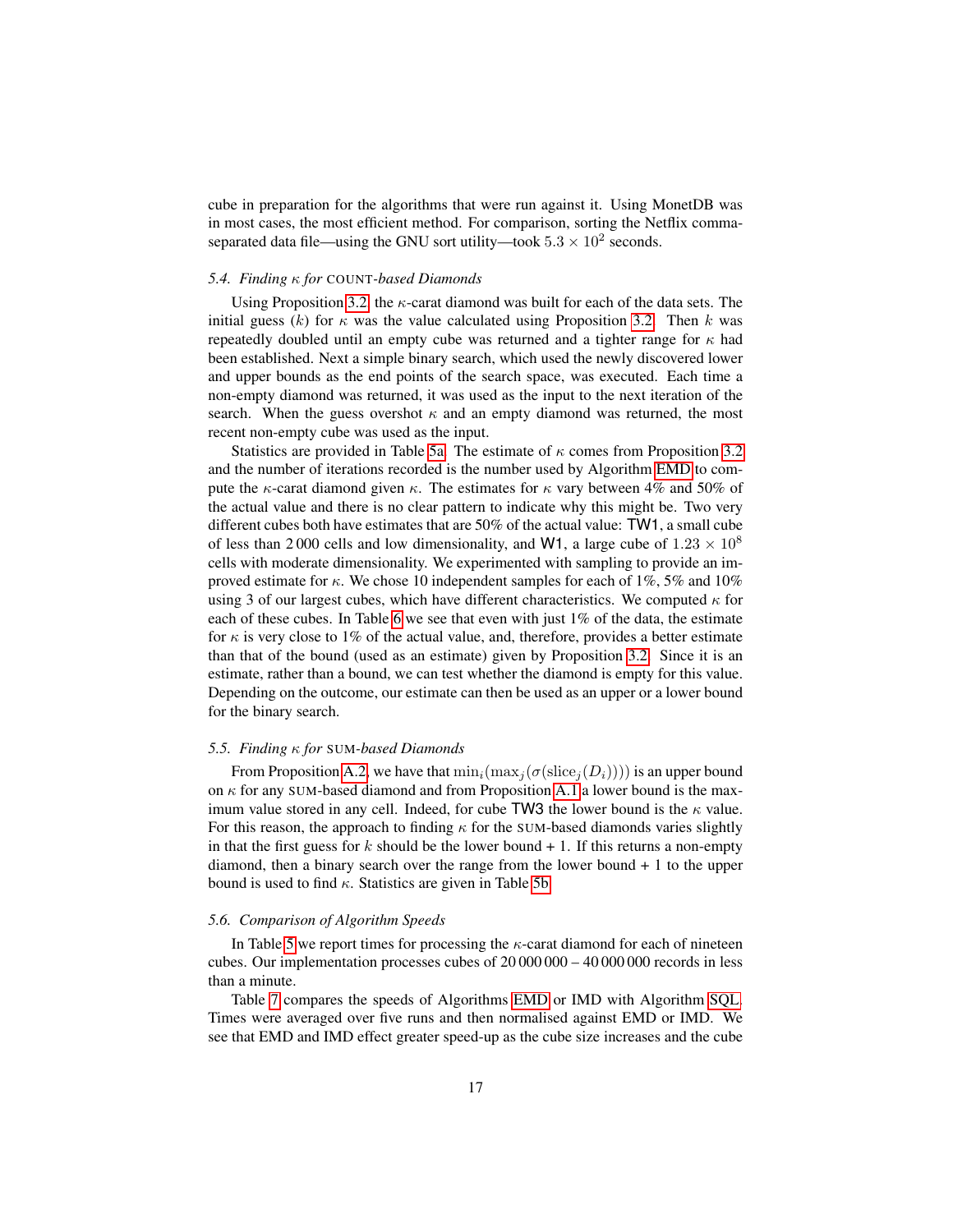#### <span id="page-17-2"></span>Table 5: Iterations to convergence for SUM and COUNT-based diamonds

<span id="page-17-0"></span>(a) The number of iterations and time (in seconds) it took to determine the  $\kappa$ -carat diamond for COUNTbased diamonds.

| Algorithm  | cube            | iterations |        |       | value of $\kappa$ | time                 |
|------------|-----------------|------------|--------|-------|-------------------|----------------------|
|            |                 | $n_i$      | actual | est.  | actual            | (in seconds)         |
|            | TW1             | 91         | 6      | 19    | 38                | $1.0\times10^{-2}$   |
| <b>IMD</b> | NF <sub>3</sub> | 473753     | 17     | 39    | 272               | $6.0\times10^{0}$    |
|            | D1              | 645739     | 23     | 3     | 30                | $3.0\times10^{-1}$   |
|            | D <sub>3</sub>  | 689519     | 26     | 4     | 43                | $8.0\times10^{-1}$   |
|            | B <sub>2</sub>  | 27042      | 16     | 884   | 7094              | $5.0\times10^{0}$    |
|            | B <sub>3</sub>  | 29078      | 19     | 1098  | 8676              | $6.7\times10^{0}$    |
|            | C <sub>1</sub>  | 5607       | 8      | 282   | 672               | $1.5 \times 10^{-1}$ |
|            | NF <sub>1</sub> | 484 141    | 19     | 197   | 1 0 0 4           | $3.4 \times 10^{1}$  |
|            | W <sub>1</sub>  | 48654      | 26     | 2550  | 4554              | $6.2\times10^2$      |
|            | <b>B1</b>       | 31634      | 12     | 1723  | 14383             | $1.6\times10^{1}$    |
| <b>EMD</b> | B4              | 30417      | 12     | 1347  | 10513             | $1.2\times10^{1}$    |
|            | B <sub>6</sub>  | 6335       | 5      | 57668 | 112 232 566       | $1.0\times10^{3}$    |

<span id="page-17-1"></span>(b) The number of iterations and time (in seconds) it took to determine the  $\kappa$ -carat diamond on SUM-based diamonds. The estimate for  $\kappa$  is the tight lower bound from Proposition [A.1.](#page-27-2)

| cube             | iterations |                | value of $\kappa$ | time       |                      |
|------------------|------------|----------------|-------------------|------------|----------------------|
|                  | $\sum n_i$ | actual         | est.              | actual     | (in seconds)         |
| B <sub>5</sub>   | 31634      | $\overline{4}$ | 729               | 25 6 32    | $5.6 \times 10^{1}$  |
| C <sub>2</sub>   | 504        | 5              | 1853              | 3600675    | $6.0 \times 10^{-1}$ |
| D <sub>2</sub>   | 645739     | 7              | 113               | 119        | $7.5 \times 10^{-1}$ |
| NF <sub>2</sub>  | 484 141    | 40             | 5                 | 3483       | $1.6 \times 10^{2}$  |
| SSB <sub>1</sub> | 22000      | 8              | 2 1 2 4 2 6 9     | 1581756429 | $4.6 \times 10^{0}$  |
| TW <sub>3</sub>  | 674        | 3              | 85                | 85         | $4.3 \times 10^{-2}$ |
| W2               | 48654      | 19             | 32                | 20 10 3    | $1.9 \times 10^{3}$  |

density decreases. For example, IMD is 4 times faster on the small, dense cube, TW1, and [EMD](#page-10-0) is 500 times faster on the more sparse cube, NF3.

Although the diamond dice operation is inherently a row-wise computation, we find MonetDB can be much faster than MySQL (up to 23 times faster). MonetDB was able to complete even the most difficult computation in no more than 3.6 hours whereas MySQL needed more than 19 hours in this case. However, our Java code did it in 17 minutes. The amount of available memory affects the running times of all our algorithms. We restricted the amount of memory to 2 GiB and processed cube NF1:

• EMD was 2.6 times slower (1.5 minutes).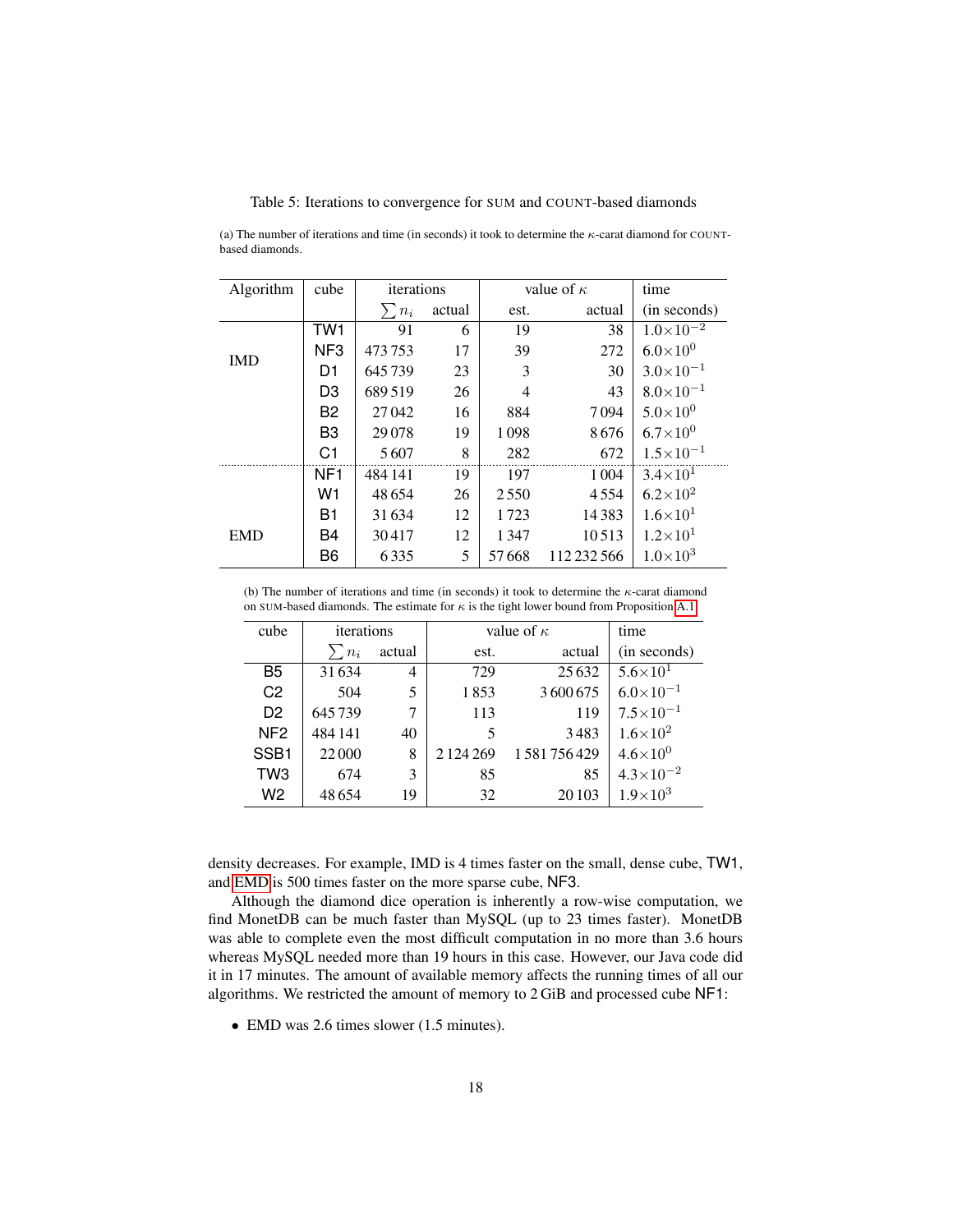| Cube            | Actual $\kappa$ | Estimate      | Sample Size (10 samples) |                       |     |     |        |        |
|-----------------|-----------------|---------------|--------------------------|-----------------------|-----|-----|--------|--------|
|                 |                 | from Prop 3.2 |                          | $1\%$ $1\%$   5\% 5\% |     |     | $10\%$ | $10\%$ |
|                 |                 |               | min                      | max                   | min | max | min    | max    |
| NF <sub>1</sub> | 1004            | 197           |                          | 11                    | 51  | 51  | 101    | 102    |
| W1              | 4554            | 2550          | 44                       | 45                    | 223 | 224 | 450    | 451    |
| B1              | 14383           | 1.723         | 144                      | 147                   | 717 | 728 | 1428   | 1440   |

<span id="page-18-0"></span>Table 6: We can use the value of  $\kappa$  from uniform samples of the data to estimate  $\kappa$  for the entire cube.

<span id="page-18-1"></span>

Figure 7: Times and iterations needed to generate diamonds with different k-values. In each case more iterations are required for k-values that slightly exceed  $\kappa$ . The increase from  $k = 672$  to  $k = 673$  is particularly evident.

- MonetDB was 10 times slower (9 hours).
- MySQL was forcibly terminated after 23 hours.

Neither the initial file size nor the number of cells pruned from each k-carat diamond alone explains the time necessary to generate each diamond. In an earlier implementation of the diamond dicing algorithm, we had observed that the time expended was proportional to the number of cells processed. This is not as evident in the current implementation, where a new file is written when 50% of the cells are marked for deletion, instead of at every iteration. However, for all cubes more iterations and time are required to process k-values that only slightly exceed  $\kappa$ . In one instance (see Fig. [7\)](#page-18-1), we need more than twice the number of iterations and nearly twice the time to compute the (empty)  $k = 673$ -carat diamond than to compute the  $\kappa = 672$ -carat diamond. In both examples presented in Fig. [7](#page-18-1) (cubes C1 and W1), the number of iterations needed to compute the k-carat diamond for a value of k either 20% above or below  $\kappa$  is at least half of the number of iterations observed for  $k = \kappa + 1$ . Similarly, 30% more time is required to process  $\kappa + 1$  for cube W1. Intuitively, one should not be surprised that more iterations, and thus time, are required when  $k \approx \kappa$ : attribute values that are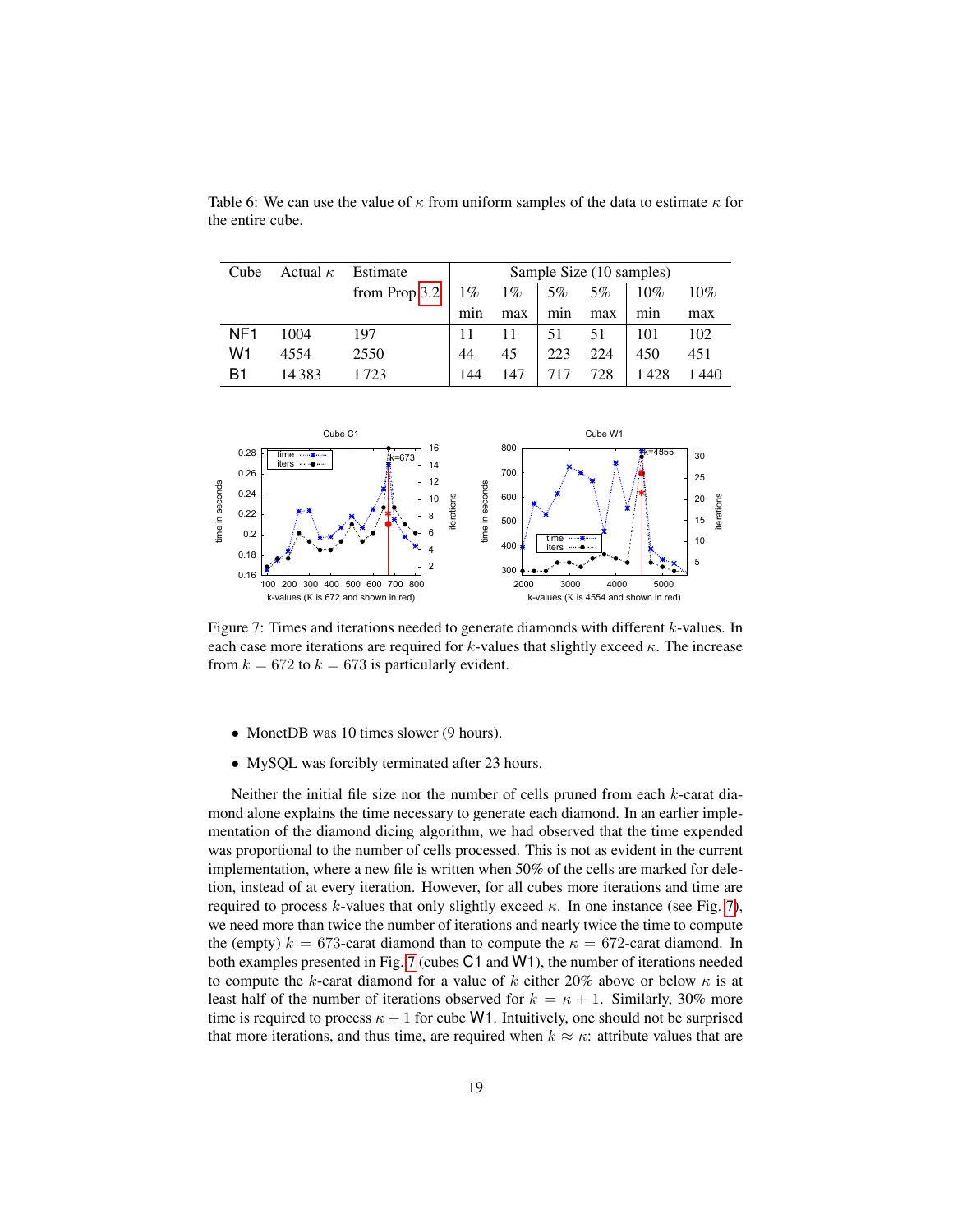almost in the diamond are especially sensitive to other attribute values that are also almost in the diamond.

<span id="page-19-0"></span>Table 7: Relative slowdown of the SQL algorithm compared to EMD or IMD. Times were averaged over ten runs. MySQL processing for cube B6 was forcibly terminated after 19 hours  $(\mathcal{R})$ .

|                 |                          |                          | SQL(s)              |                     |                              | Ratio               |
|-----------------|--------------------------|--------------------------|---------------------|---------------------|------------------------------|---------------------|
| Cube            | IMD(s)                   | EMD(s)                   | <b>MySQL</b>        | MonetDB             | <b>MySQL</b>                 | MonetDB             |
| C <sub>1</sub>  | $4.0 \times 10^{-1}$ —   |                          | $1.1 \times 10^{1}$ | $1.0\times10^{1}$   | $\overline{2.7\times}10^{1}$ | $2.5 \times 10^{1}$ |
| D <sub>1</sub>  | $3.0 \times 10^{-1}$     | $\overline{\phantom{0}}$ | $7.4\times10^{1}$   | $7.9\times10^{1}$   | $2.5 \times 10^{2}$          | $2.6 \times 10^{2}$ |
| D <sub>3</sub>  | $8.0\times10^{-1}$       | $\equiv$                 | $1.2\times10^{2}$   | $9.3\times10^{1}$   | $1.5 \times 10^{2}$          | $1.2\times10^{2}$   |
| B <sub>2</sub>  | $\equiv$                 | $8.0\times10^{0}$        | $1.9\times10^{3}$   | $8.2\times10^{1}$   | $2.4 \times 10^{1}$          | $1.0 \times 10^{1}$ |
| B <sub>3</sub>  | $\equiv$                 | $1.2 \times 10^{1}$      | $2.7\times10^{3}$   | $1.1 \times 10^{2}$ | $2.3 \times 10^{2}$          | $9.0 \times 10^{0}$ |
| <b>B4</b>       | $\overline{\phantom{0}}$ | $1.2\times10^{1}$        | $3.5 \times 10^3$   | $2.2\times10^{2}$   | $2.9\times10^{2}$            | $1.8 \times 10^{1}$ |
| B <sub>6</sub>  | $\overline{\phantom{a}}$ | $1.0\times10^{3}$        | ⊗                   | $1.3 \times 10^{4}$ |                              | $1.3 \times 10^{1}$ |
| NF <sub>3</sub> | $6.0\times10^{0}$        |                          | $1.3 \times 10^3$   | $3.3 \times 10^{2}$ | $2.0\times10^{2}$            | $5.5 \times 10^{1}$ |
| NF <sub>1</sub> |                          | $3.4\times10^{1}$        | $1.9\times10^{4}$   | $5.0\times10^{3}$   | $5.6 \times 10^{2}$          | $1.5 \times 10^{2}$ |

#### *5.7. Diamond Size and Dimensionality*

The size (in cells) of the  $\kappa$ -carat diamond of the high-dimensional cubes is large, e.g. the  $\kappa$ -carat diamond for B6 captures 30% of the data. How can we explain this? Is this property a function of the number of dimensions? To answer this question the κ-carat COUNT-based diamond was generated for each of the synthetic cubes (except SSB1). Estimated  $\kappa$ , its real value and the size in cells for each cube are given in Table [8.](#page-20-0) The  $\kappa$ -carat diamond captures 98% of the data in cubes U1, U2 and U3 dimensionality has no effect on diamond size for these uniformly distributed data sets. Likewise, dimensionality did not affect the size of the  $\kappa$ -carat diamond for the skewed data cubes as it captured between 23% and 26% of the data in cubes S1, S2 and S3 and between 12% and 17% in the other cubes. These results indicate that the dimensionality of the cube does not affect how much of the data is captured by the diamond dice.

#### *5.8. Iterations to Convergence*

In Section [4.3](#page-10-1) we observed that in the worst case it could take  $\Theta(\sum_i n_i)$  iterations before the diamond cube stabilised. In practise this was not the case. (See Table [5](#page-17-2) and Fig. [7\)](#page-18-1). All cubes converged to the  $\kappa$ -carat diamond in less than 1% of  $\sum_i n_i$ , with the exception of the small cube TW1, which took less than  $7\%$   $\sum_i n_i$ . Algorithm [EMD](#page-10-0) required 19 iterations and 34 seconds<sup>[6](#page-0-0)</sup> to compute the 1004-carat  $\kappa$ -carat diamond for NF1 and it took 50 iterations and an average of 72 seconds to determine that there is no 1 005-carat diamond.

<sup>&</sup>lt;sup>6</sup>Times were averaged over 10 runs.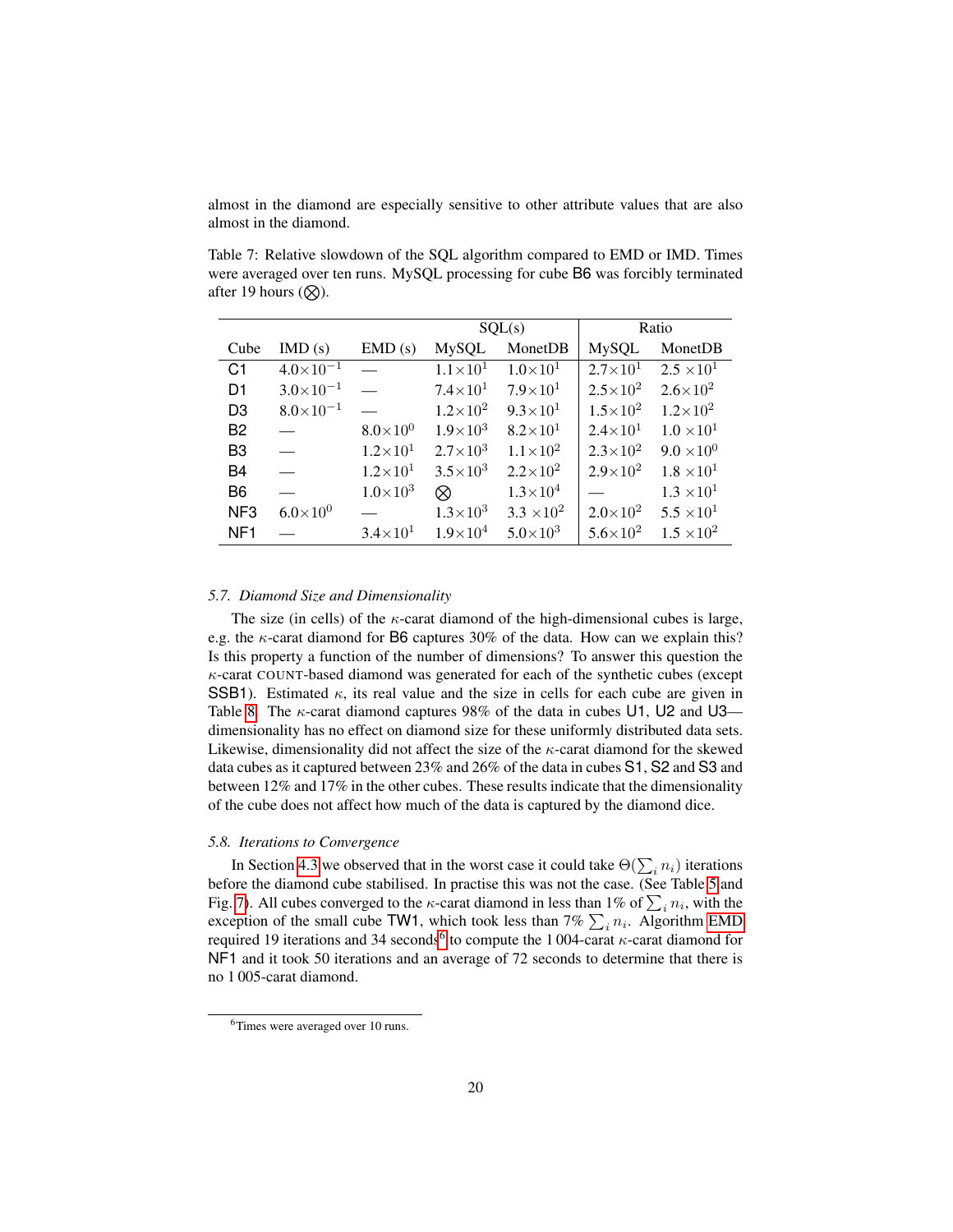<span id="page-20-0"></span>

| Cube            | dimensions | iters | value of $\kappa$ |        | size (cells) | % captured |  |
|-----------------|------------|-------|-------------------|--------|--------------|------------|--|
|                 |            |       | est.              | actual |              |            |  |
| U1              | 3          | 6     | 89                | 236    | 982618       | 98         |  |
| U <sub>2</sub>  | 4          | 6     | 66                | 234    | 975 163      | 98         |  |
| U3              | 10         | 7     | 25                | 229    | 977 173      | 98         |  |
| S <sub>1</sub>  | 3          | 9     | 90                | 1141   | 227527       | 24         |  |
| S <sub>2</sub>  | 4          | 14    | 67                | 803    | 231737       | 23         |  |
| S <sub>3</sub>  | 10         | 14    | 25                | 208    | 260864       | 26         |  |
| SS <sub>1</sub> | 3          | 18    | 11                | 319    | 122878       | 12         |  |
| SS <sub>2</sub> | 4          | 19    | 7                 | 175    | 127960       | 13         |  |
| SS3             | 10         | 17    |                   | 28     | 165.586      | 17         |  |

Table 8: High dimensionality does not affect diamond size.

<span id="page-20-1"></span>

Figure 8: Cells remaining after each iteration of Algorithm [EMD](#page-10-0) for  $k = 1004$ , 1005 and 1006 on cube NF1.

For several values of  $k$ , we measured the number of cells remaining in cube  $NF1$ after each iteration of Algorithm [EMD,](#page-10-0) in order to see how quickly the diamond converges to an empty diamond when  $k$  exceeds  $\kappa$ . Fig. [8](#page-20-1) shows the number of cells present in the diamond after each iteration for 1 004–1 006 carats. The curve for 1 006 reaches zero first, followed by that for 1005. Since  $\kappa = 1004$ , that curve stabilises at a nonzero value. It takes longer to reach a critical point when  $k$  only slightly exceeds κ.

The number of iterations required until convergence for all our synthetic cubes was also far smaller than the upper bound, e.g. cube S3: 35 616 (upper bound) and 14 (actual). We had expected to see the uniformly distributed data taking longer to converge than the skewed data. This was not the case: in fact the opposite behaviour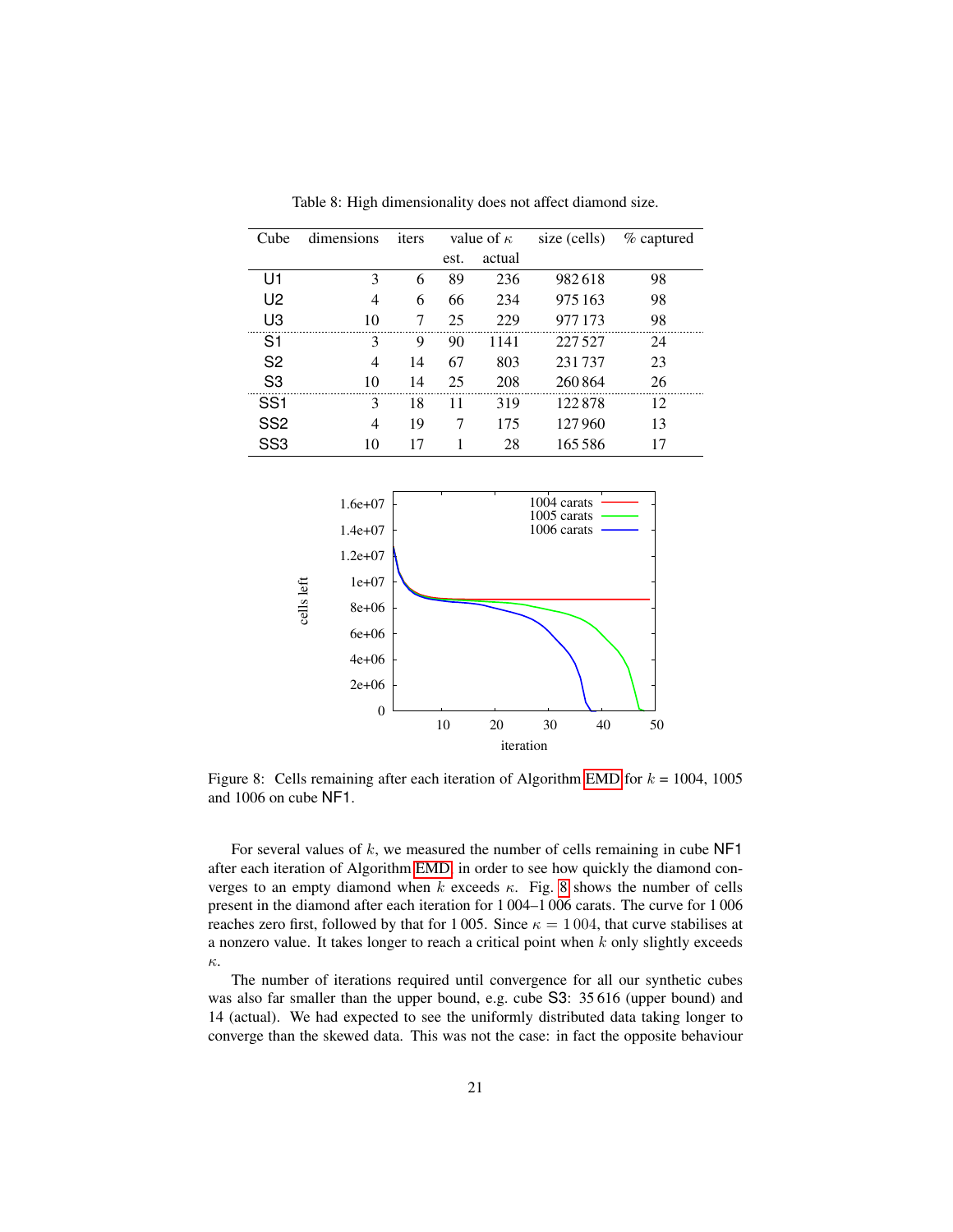was observed. (See Table [8.](#page-20-0)) For cubes U1, U2 and U3 the diamond captured 98% of the cube: less than 23 000 cells were removed, suggesting that they started with a structure very like a diamond but for the skewed data cubes—S1, S2, S3, SS1, SS2 and SS3—the diamond was more "hidden".

# 6. Related Work

There are other multidimensional operations that can be useful to an analyst, such as Skyline (Section [6.2\)](#page-21-0), Nearest Neighbours and Outliers (Section [6.3\)](#page-22-0). However, they differ from diamonds in several ways. Except for ITERATIVE PRUNING, none is a form of dicing, that is they do not select interesting attribute values, and some assume that attribute values are ordered or that we have a distance measure between records. In the rest of this section, we review these related queries in more detail.

### *6.1. Trawling the Web for Cyber-communities*

A specialisation of the diamond cube is found in Kumar et al.'s work searching for emerging social networks on the Web [\[25\]](#page-26-6). Our approach is a generalisation of their two-dimensional ITERATIVE PRUNING algorithm. Diamonds are inherently multidimensional. Kumar et al. [\[25\]](#page-26-6) model the Web as a directed graph and seek large dense bipartite sub-graphs. A bipartite graph is dense if most of the vertices in the two disjoint sets,  $U$  and  $V$ , are connected. Kumar et al. hypothesise that the signature of an emerging Web community contains at least one "core", which is a *complete* bipartite sub-graph with at least i vertices from  $U$  and j vertices from  $V$ . In their model, the vertices in  $U$  and  $V$  are Web pages and the edges are links from  $U$  to  $V$ . Seeking an  $(i, j)$  core is equivalent to seeking a *perfect* two-dimensional diamond cube (all cells are allocated). Their ITERATIVE PRUNING algorithm is a specialisation of the basic algorithm we use to seek diamonds: it is restricted to two dimensions and is used as a preprocessing step to prune data that cannot be included in the  $(i, j)$  cores. A multidimensional extension of their algorithm proved to consume too much memory and run too slowly. See [\[26\]](#page-26-7).

#### <span id="page-21-0"></span>*6.2. Skyline Operator*

The Skyline operator [\[27,](#page-26-8) [28\]](#page-26-9) seeks a set of points where each point is not "dominated" by some others: a point is included in the skyline if it is as good or better in all dimensions and better in at least one dimension. Attributes, e.g. distance or cost, must be ordered.

Skyline queries have been adapted to the OLAP context [\[29\]](#page-26-10) as the Multi-Objective OLAP (MOOLAP) framework. Like diamonds, the goal is to allow an analyst to focus on *interesting* data. For example, the analyst might be interested in stores that have either high profitability or high volume of sales (ideally both). Like diamonds, MOOLAP assumes that user-provided aggregators are monotone (e.g., like SUM). In contrast to diamonds, MOOLAP results do not form a dice.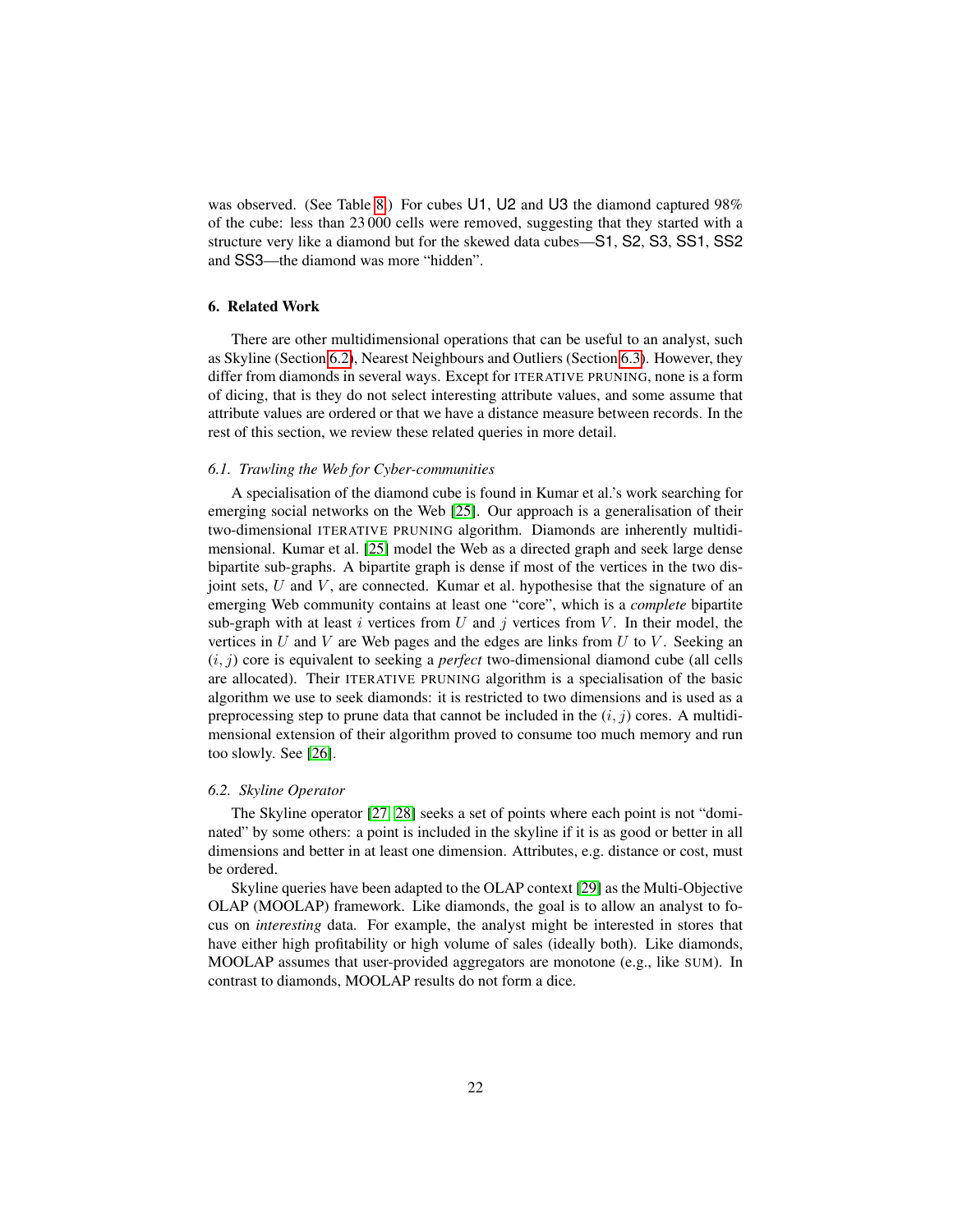### <span id="page-22-0"></span>*6.3. Sub-sampling with Database Queries*

Relational Database Management Systems (RDBMS) have optimisation routines that are especially tuned to address both basic and more complex SELECT . . . FROM ... WHERE ... queries. However, there are some classes of queries that are difficult to express in SQL, or that execute slowly, because suitable algorithms are not available to the underlying query engine. Besides skyline, they include top- $k$  and nearest-neighbour queries.

*Top-*k*.* Another query, closely related to the skyline query, is that of finding the "top $k$ " data points. For example, we may seek the ten most popular products sold in a store. While this can help the work of the analyst, browsing only the top- $k$  results can also improve performance [\[30\]](#page-26-11) by reducing the size of the result set.

*Nearest Neighbours.* One of the most common multidimensional queries is the nearest neighbour query, which seeks elements that are "close" to a provided target. For example, given a set of users, we might seek users who have a profile similar to the current user. A common query asks to find the k nearest neighbours (kNN), that is,  $k$ neighbours that are as close as possible to the target.

Reverse nearest neighbours [\[31\]](#page-26-12) starts with a given element and asks which possible targets would have this element in the nearest neighbours. For example, imagine that customers only visit one of the 10 nearest stores. Given a customer, which store locations would attract him? Nearest neighbour queries require a specific distance measure.

*Outlier Identification.* Another frequent type of query in multidimensional data analysis is outlier identification. For example, we might seek elements that are far from most other data points [\[32\]](#page-27-3). Sarawagi et al. [\[33\]](#page-27-4) define outliers in the OLAP context as deviations from anticipated values (computed from a model). Their approach requires learning a model from the data so that anticipated values can be computed. It also serves to highlight possibly interesting data in a large data cube.

*Iceberg Queries.* The iceberg query introduced by Fang et al. [\[34\]](#page-27-5) eliminates aggregate values below some specified threshold. For example, if we have sales data by month and by store, we might require sales to exceed a threshold: only pairs (month, store) above the threshold are kept. These might be considered interesting by the analyst. In contrast, diamond dicing applies several thresholds simultaneously. In effect, we could consider diamond dicing as the simultaneous application of several interacting iceberg thresholds.

### *6.4. Formal Concept Analysis*

In Formal Concept Analysis [\[35,](#page-27-6) [36\]](#page-27-7) a Galois (concept) lattice is built from a binary relation. It is used in machine learning to identify conceptual structures among data sets. For example, a concept can be formed from a set of documents and the set of search terms those documents match. We put a value of 1 in a cell if the corresponding document contains the corresponding term, otherwise we leave the cell unallocated. A Galois concept in this case would be a list of documents and a list of terms such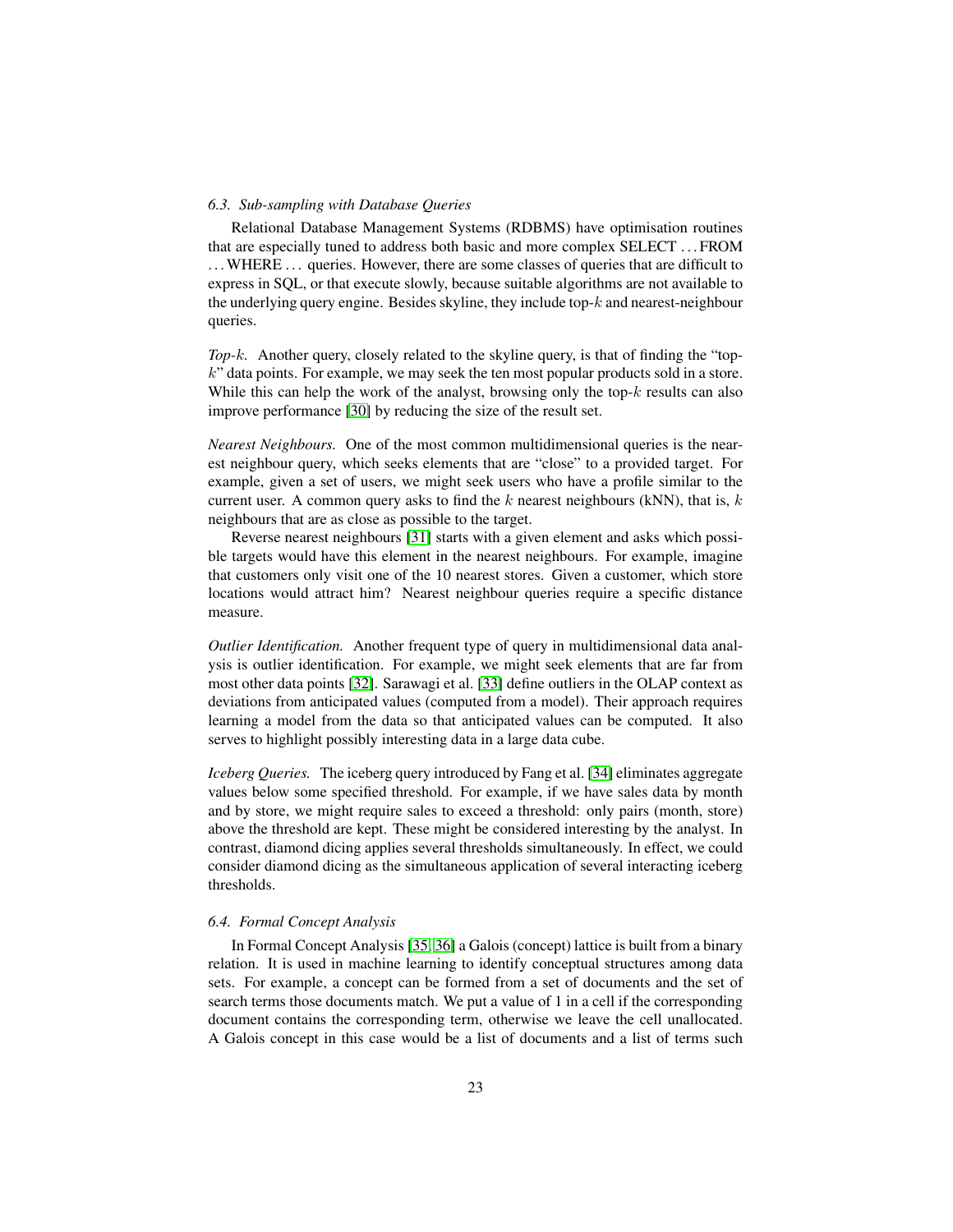that every document contains every term in the list, and every term is contained in every document. Just like a diamond, Galois concepts must be maximal: there cannot be another Galois concept that contains all the documents and terms, and some more. Given the data in Fig. [9a,](#page-24-4) the smallest concept including document 1 is the one with documents  $\{1, 2\}$  and search terms  $\{A, B, C, D\}$ . Concepts can be partially ordered by inclusion and thus can be represented by a lattice as in Fig. [9b](#page-24-5)

Galois lattices are related to diamond cubes: in effect, a Galois concept is a *perfect* COUNT-based diamond— one with all cells allocated — in a two-dimensional setting. Though formal Concept Analysis is typically restricted to two dimensions, Cerf et al. [\[37\]](#page-27-8) generalise formal concepts by presenting an algorithm that is applied to more than two dimensions. Their definition of a closed n−set—a formal concept in more than two dimensions—states that each element is related to all others in the set and no other element can be added to this set without breaking the first condition. It is the equivalent of finding a perfect diamond in n dimensions.

In real data sets, we are unlikely to find large perfect diamonds though we can find many small ones, especially if there are many dimensions. Galois concepts are brittle: a single omitted cell is sufficient to make a concept disappear. Thus, for an analyst, Galois concepts may be difficult to use.

|                          |               |             |   |               |              |   |   | dimension $3 \mid$ dimension $3 \mid$ dimension $3 \mid$ |   |  |
|--------------------------|---------------|-------------|---|---------------|--------------|---|---|----------------------------------------------------------|---|--|
|                          |               |             | B | $\mathcal{C}$ | $\mathbf{A}$ | B | C |                                                          | B |  |
| $\mathbf 2$<br>dimension |               |             |   |               |              |   |   |                                                          |   |  |
|                          | 2             |             |   |               |              |   |   |                                                          |   |  |
|                          | $\mathcal{E}$ |             |   |               |              |   |   |                                                          |   |  |
|                          |               |             |   |               |              |   |   |                                                          |   |  |
|                          |               | $\alpha$    |   |               |              |   |   |                                                          |   |  |
|                          |               | dimension 1 |   |               |              |   |   |                                                          |   |  |

Table 9: A 3-dimensional relation with closed 3-set  $\{(\alpha, \gamma)(1, 2)(A, B)\}.$ 

### 7. Conclusion

We presented a formal analysis of the diamond cube. We have shown that, for the parameter  $k$  associated with each dimension in every data cube, there is only one  $k_1, k_2, \ldots k_d$ -carat diamond. By varying the  $k_i$ 's we get a collection of diamonds for a cube. We established upper and lower bounds on the parameter  $\kappa$  for both COUNT and SUM-based diamond cubes.

We have designed, implemented and tested algorithms to compute diamonds on real and synthetic data sets. Experimentally, the algorithms bear out our theoretical results. An unexpected experimental result is that the number of iterations required to process the diamonds with k slightly greater than  $\kappa$  is often twice that required to process the  $\kappa$ -carat diamond. This also results in an increase in running time.

We have shown that computing diamonds for large data sets is feasible. [EMD](#page-10-0) fared better on large, sparse data cubes than other approaches and our results confirm that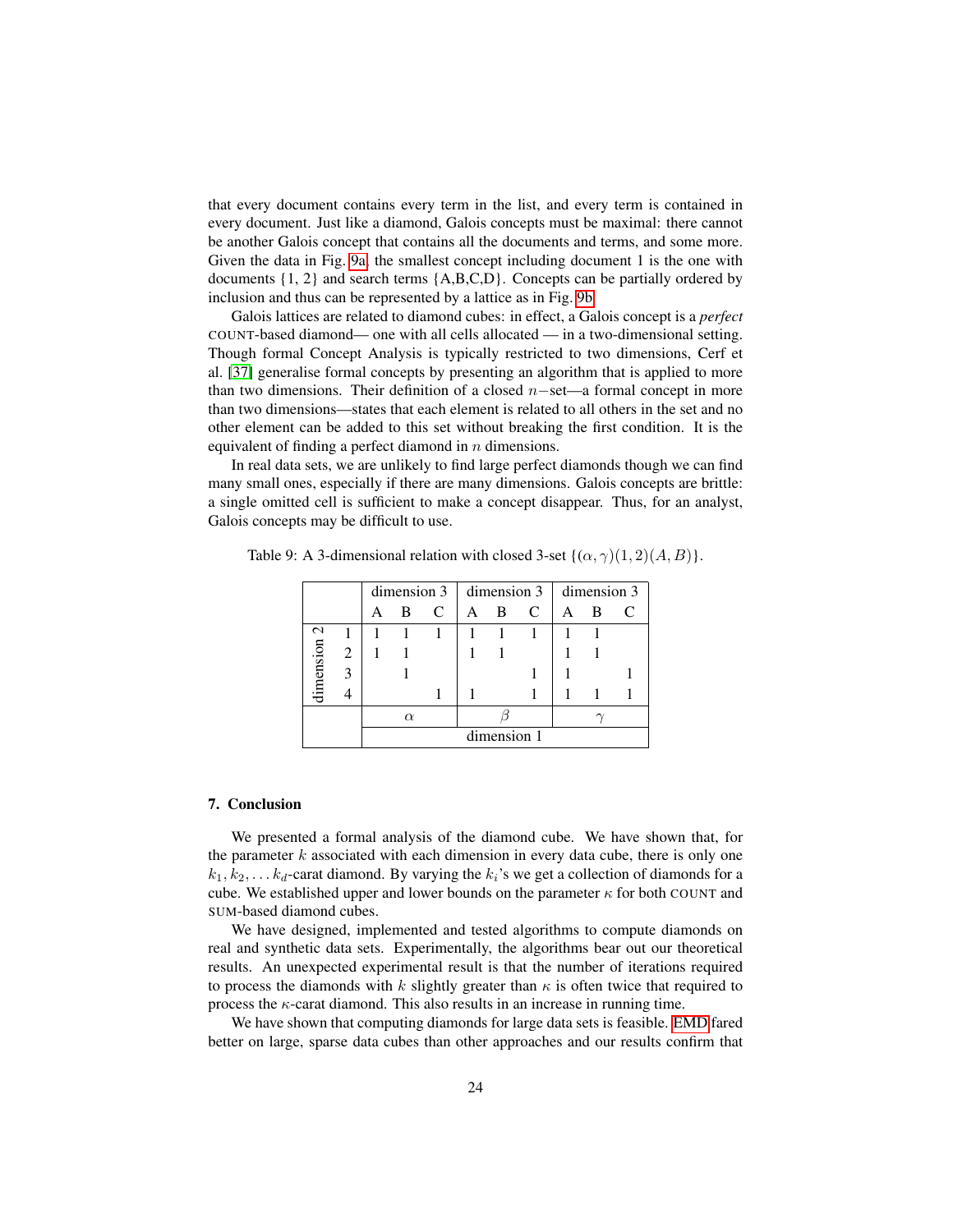<span id="page-24-4"></span>



(a) A  $3 \times 3$  diamond is embedded in this binary relation.

<span id="page-24-5"></span>(b) Galois lattice. Each element (concept) in the lattice is defined by its extent and intent.

Figure 9: Documents and search terms in an information retrieval system and the corresponding Galois lattice.

this algorithm is scalable.

*Future Research Directions.* Although it is faster to compute a diamond cube using our implementation than using the standard relational DBMS operations, the speed does not conform to the OLAP goal of near constant time query execution. Different approaches could be taken to improve execution speed: compress the data so that more of the cube can be retained in memory; use multiple processors in parallel; or, if an approximate solution is sufficient, we might process only a sample of the data. These are some of the ideas to be explored in future work.

Data cubes are often organised with hierarchies of relationships within dimensions. For example, a *time* dimension may include aggregations for year, month and day. Our current work does not address the issue of hierarchies and how they might be exploited in the computation of diamonds. This is also a potential avenue for future work.

### References

- <span id="page-24-3"></span>[1] H. Webb, O. Kaser, D. Lemire, Pruning attribute values from data cubes with diamond dicing, in: International Database Engineering and Applications Symposium (IDEAS'08), pp. 121–129.
- <span id="page-24-0"></span>[2] M. Ley, Digital bibliography and library project, [http://dblp.uni-trier.de/](http://dblp.uni-trier.de/xml/) [xml/](http://dblp.uni-trier.de/xml/) (checked 2012-10-21), 2012.
- <span id="page-24-1"></span>[3] H. Webb, Code archive, [http://www.hazel-webb.com/archive.htm,](http://www.hazel-webb.com/archive.htm) 2009. (Last checked 2012-12-21).
- <span id="page-24-2"></span>[4] T. Kondo, H. Nanba, T. Takezawa, M. Okumura, Technical trend analysis by analyzing research papers' titles, in: Z. Vetulani (Ed.), Human Language Technology.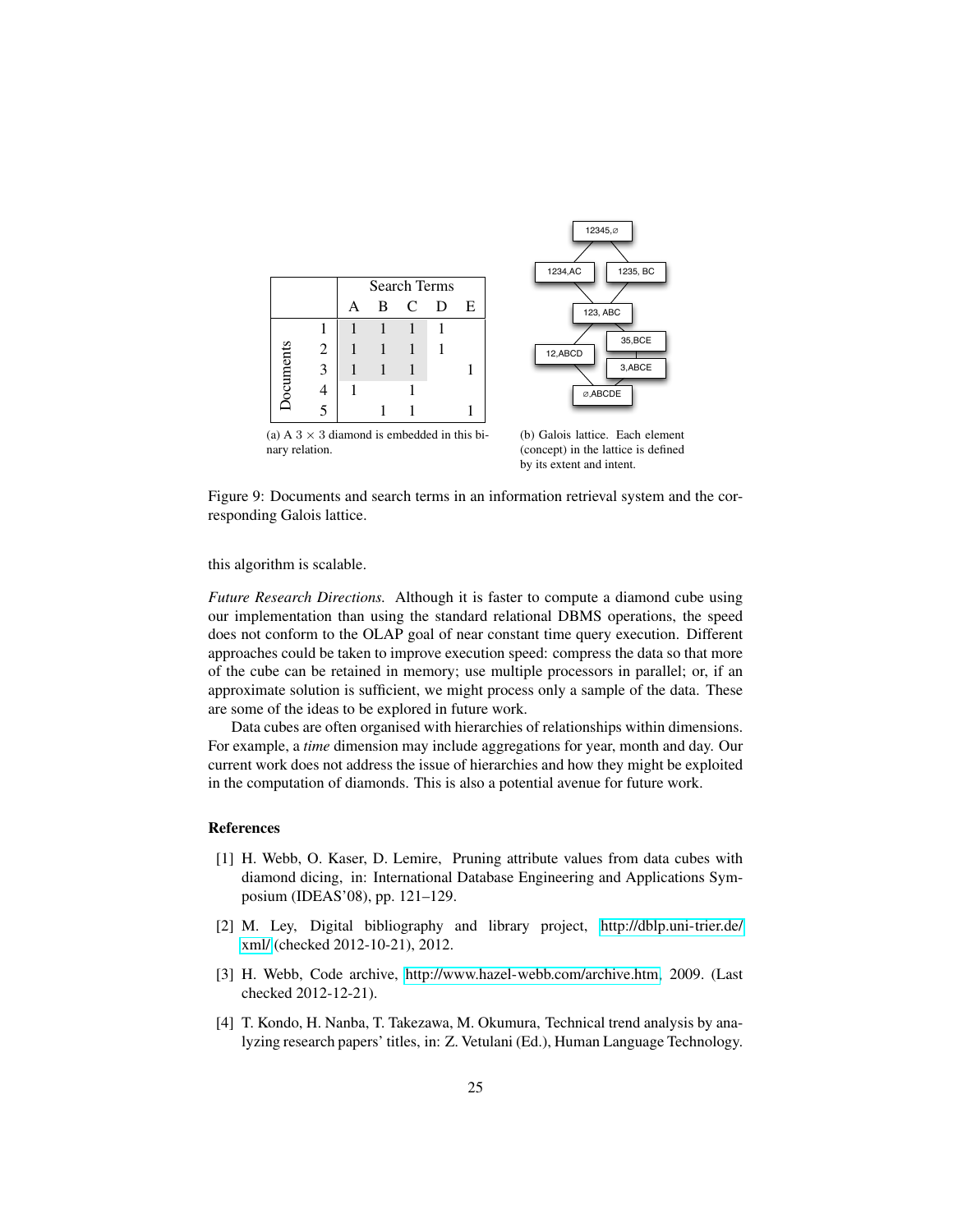Challenges for Computer Science and Linguistics, volume 6562 of *Lecture Notes in Computer Science*, Springer, Berlin, Heidelberg, 2011, pp. 512–521.

- <span id="page-25-0"></span>[5] Transaction Processing Performance Council, DBGEN 2.4.0, [http://www.tpc.org/](http://www.tpc.org/tpch/) [tpch/](http://www.tpc.org/tpch/) (Last checked 2012-10-21), 2006.
- <span id="page-25-1"></span>[6] Transaction Processing Performance Council, TPC Benchmark H (Decision Support) – standard specification revision 2.1.0, online, [http://www.tpc.org/tpch/spec/](http://www.tpc.org/tpch/spec/tpch2.1.0.pdf) [tpch2.1.0.pdf](http://www.tpc.org/tpch/spec/tpch2.1.0.pdf) (checked 2012-10-15), 2003.
- <span id="page-25-2"></span>[7] P. O'Neil, E. O'Neil, X. Chen, Star Schema Benchmark – revision 3, online, <http://www.cs.umb.edu/~poneil/StarSchemaB.PDF> (checked 2012-10-15), 2009.
- <span id="page-25-3"></span>[8] S. Rizzi, A. Abelló, J. Lechtenbörger, J. Trujillo, Research in data warehouse modeling and design: Dead or alive?, in: Proceedings of the 9th ACM International Workshop on Data Warehousing and OLAP (DOLAP '06), ACM, New York, NY, USA, 2006, pp. 3–10.
- <span id="page-25-4"></span>[9] J.-N. Mazón, J. Lechtenbörger, J. Trujillo, A survey on summarizability issues in multidimensional modeling, Data & Knowledge Engineering 68 (2009) 1452– 1469.
- <span id="page-25-5"></span>[10] W. Ng, C. Ravishankar, Block-oriented compression techniques for large statistical databases, IEEE Transactions on Knowledge and Data Engineering 9 (1997) 314–328.
- <span id="page-25-6"></span>[11] P. Boncz, M. Zukowski, N. Nes, MonetDB/X100: Hyper-pipelining query execution, in: CIDR '05.
- <span id="page-25-7"></span>[12] D. Ślezak, V. Eastwood, Data warehouse technology by Infobright, in: Proceedings of the 2009 ACM SIGMOD International Conference on Management of data, SIGMOD '09, ACM, New York, NY, USA, 2009, pp. 841–846.
- <span id="page-25-8"></span>[13] R. Bouman, J. van Dongen, Pentaho Solutions: Business Intelligence and Data Warehousing with Pentaho and MySQL, Wiley Publishing, 2009.
- <span id="page-25-9"></span>[14] MonetDB BV, Reader's guide, online, [http://www.monetdb.org/Documentation,](http://www.monetdb.org/Documentation) 2012. (checked 2012-10-21.
- <span id="page-25-10"></span>[15] Project Gutenberg Literary Archive Foundation, Project Gutenberg, [http://www.](http://www.gutenberg.org/) [gutenberg.org/](http://www.gutenberg.org/) (checked 2012-10-21), 2009.
- <span id="page-25-11"></span>[16] A. Frank, A. Asuncion, UCI machine learning repository, [http://archive.ics.uci.](http://archive.ics.uci.edu/ml) [edu/ml](http://archive.ics.uci.edu/ml) (checked 2012-10-21), 2010.
- <span id="page-25-12"></span>[17] Netflix, Inc., Nexflix prize, [http://www.netflixprize.com\(](http://www.netflixprize.com)checked 2012-10-21), 2007.
- <span id="page-25-13"></span>[18] J. O. Engene, Five decades of terrorism in Europe: The TWEED dataset, Journal of Peace Research 44 (2007) 109–121.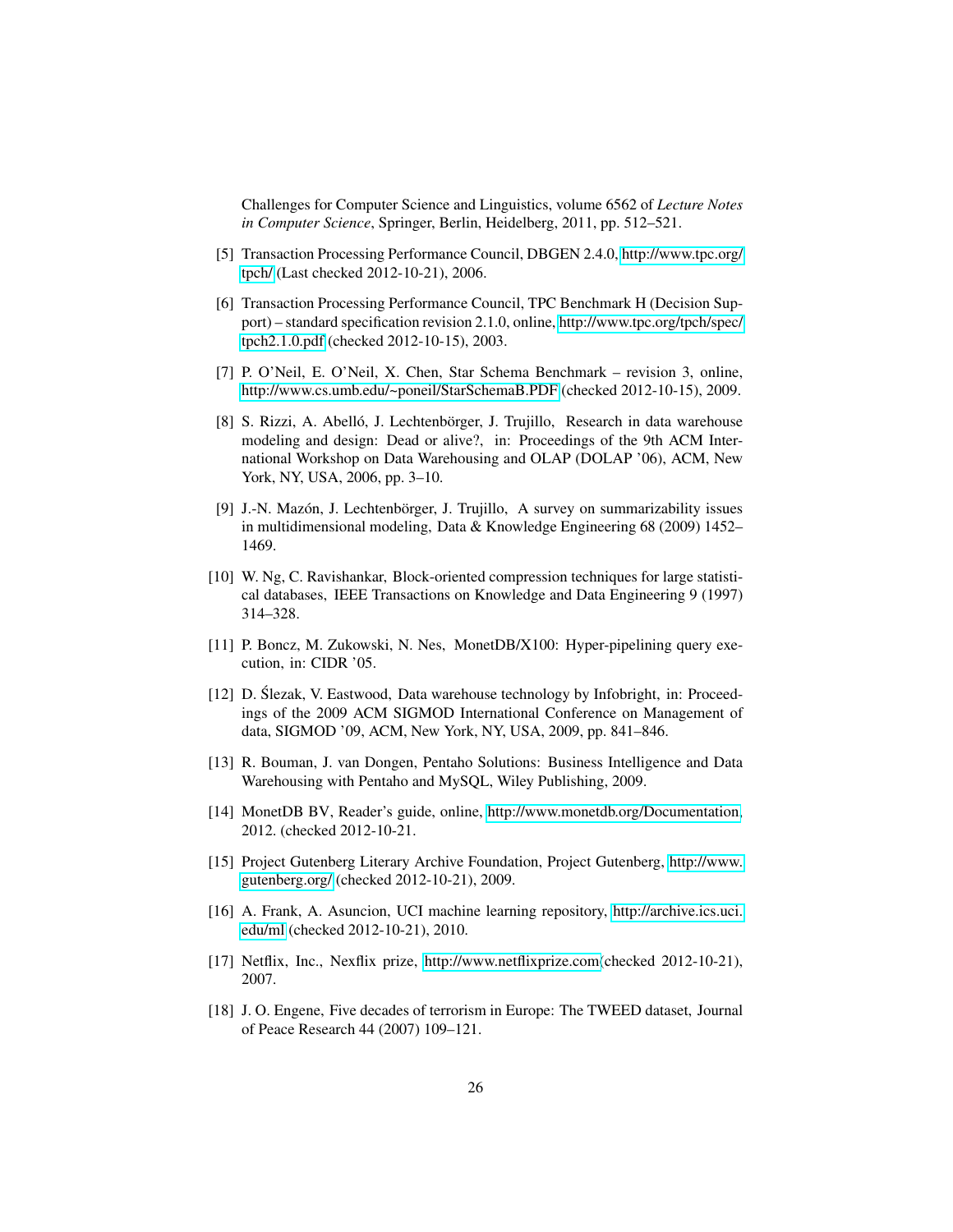- <span id="page-26-0"></span>[19] C. Hahn, S. Warren, J. London, Edited synoptic cloud reports from ships and land stations over the globe, 1982–1991,<http://cdiac.ornl.gov/ftp/ndp026b/> (checked 2012-10-21), 2004.
- <span id="page-26-1"></span>[20] O. Kaser, D. Lemire, K. Aouiche, Histogram-aware sorting for enhanced wordaligned compression in bitmap indexes, in: Proceedings of the ACM 11th International Workshop on Data Warehousing and OLAP (DOLAP '08), pp. 1–8.
- <span id="page-26-2"></span>[21] D. Lemire, O. Kaser, Reordering columns for smaller indexes, Information Sciences 181 (2011) 2550–2570.
- <span id="page-26-3"></span>[22] M. F. Porter, An algorithm for suffix stripping, in: Readings in information retrieval, Morgan Kaufmann, 1997, pp. 313–316.
- <span id="page-26-4"></span>[23] P. D. Turney, M. L. Littman, Corpus-based learning of analogies and semantic relations, Machine Learning 60 (2005) 251–278.
- <span id="page-26-5"></span>[24] O. Kaser, S. Keith, D. Lemire, The LitOLAP project: Data warehousing with literature, in: Proceedings, CaSTA'06 : The 5th Annual Canadian Symposium on Text Analysis, pp. 93–96.
- <span id="page-26-6"></span>[25] R. Kumar, P. Raghavan, S. Rajagopalan, A. Tomkins, Trawling the Web for emerging cyber-communities, in: Proceedings of the 8th International Conference on World Wide Web (WWW '99), Elsevier North-Holland, Inc., New York, NY, USA, 1999, pp. 1481–1493.
- <span id="page-26-7"></span>[26] H. Webb, Properties and Applications of Diamond Cubes, Ph.D. thesis, University of New Brunswick Saint John, 2010. Available from [http://hazel-webb.com.](http://hazel-webb.com)
- <span id="page-26-8"></span>[27] S. Börzsönyi, D. Kossmann, K. Stocker, The Skyline operator, in: Proceedings of the 17th International Conference on Data Engineering (ICDE'01), IEEE Computer Society, 2001, pp. 421–430.
- <span id="page-26-9"></span>[28] L. Tang, H. Liu, Graph mining applications to social network analysis, in: C. C. Aggarwal, H. Wang (Eds.), Managing and Mining Graph Data, volume 40 of *Advances in Database Systems*, Springer US, 2010, pp. 487–513.
- <span id="page-26-10"></span>[29] S. Antony, P. Wu, D. Agrawal, A. El Abbadi, Aggregate skyline: Analysis for online users, in: SAINT '09: Proceedings of the 2009 Ninth Annual International Symposium on Applications and the Internet, pp. 50–56.
- <span id="page-26-11"></span>[30] D. Donjerkovic, R. Ramakrishnan, Probabilistic optimization of top n queries, in: VLDB'99, Proceedings of the 25th International Conference on Very Large Data Bases, Morgan Kaufmann, 1999, pp. 411–422.
- <span id="page-26-12"></span>[31] F. Korn, S. Muthukrishnan, Influence sets based on reverse nearest neighbor queries, in: Proceedings of the 2000 ACM SIGMOD International Conference on Management of Data, ACM, New York, NY, USA, 2000, pp. 201–212.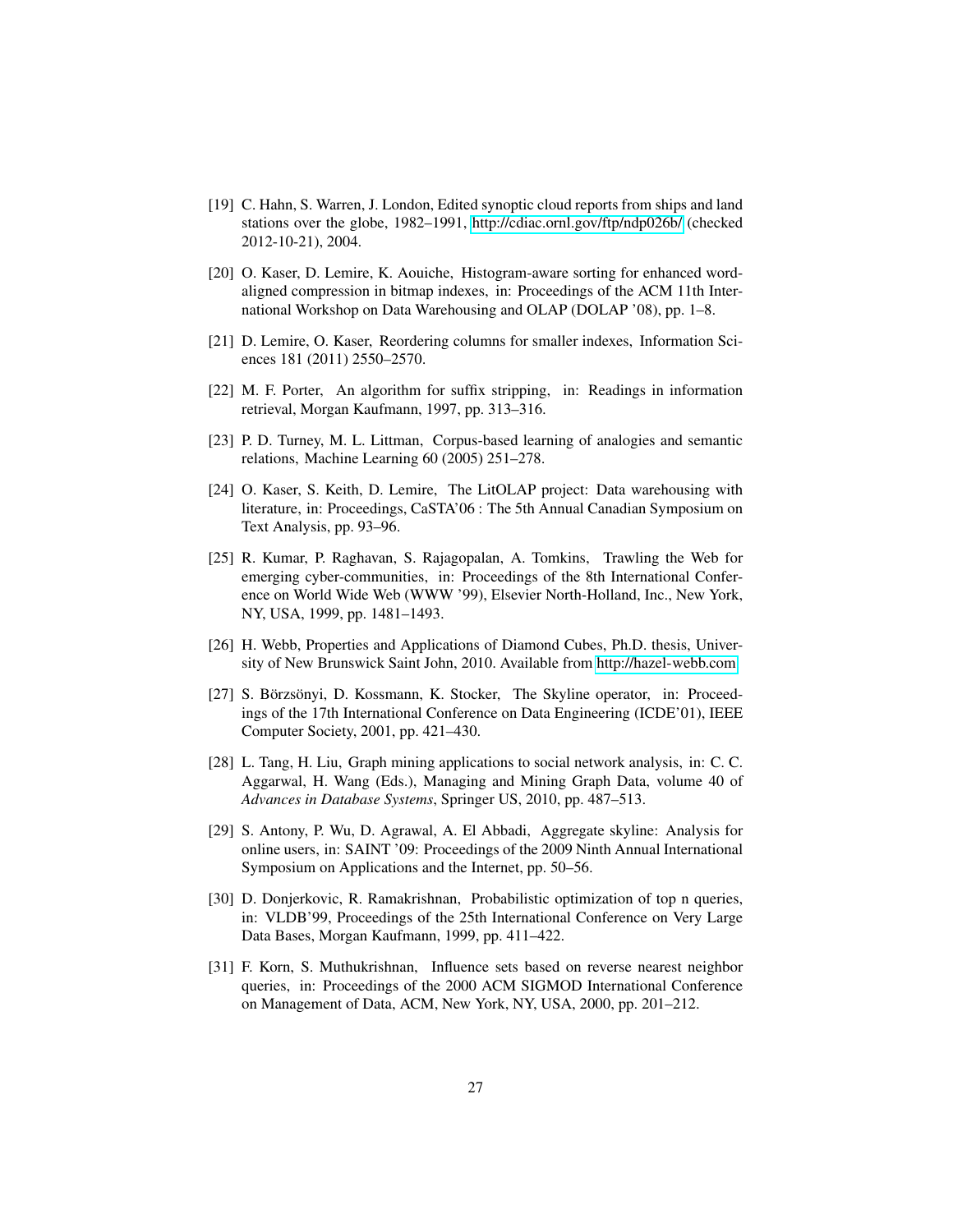- <span id="page-27-3"></span>[32] E. M. Knorr, R. T. Ng, Algorithms for mining distance-based outliers in large datasets, in: VLDB'98, Proceedings of the 24th International Conference on Very Large Data Bases, Morgan Kaufmann, San Francisco, CA, USA, 1998, pp. 392–403.
- <span id="page-27-4"></span>[33] S. Sarawagi, R. Agrawal, N. Megiddo, Discovery-driven exploration of OLAP data cubes, in: EDBT '98: Proceedings of the 6th International Conference on Extending Database Technology: Advances in Database Technology, Springer-Verlag, London, UK, 1998, pp. 168–182.
- <span id="page-27-5"></span>[34] M. Fang, N. Shivakumar, H. Garcia-Molina, R. Motwani, J. D. Ullman, Computing iceberg queries efficiently, in: VLDB'98, Proceedings of the 24th International Conference on Very Large Data Bases, Morgan Kaufmann, San Francisco, CA, USA, 1998, pp. 299–310.
- <span id="page-27-6"></span>[35] R. Wille, Knowledge acquisition by methods of formal concept analysis, in: Proceedings of the Conference on Data Analysis, Learning Symbolic and Numeric Knowledge, Nova Science Publishers, Inc., Commack, NY, USA, 1989, pp. 365– 380.
- <span id="page-27-7"></span>[36] R. Godin, R. Missaoui, H. Alaoui, Incremental concept formation algorithms based on Galois (concept) lattices, Computational Intelligence 11 (1995) 246– 267.
- <span id="page-27-8"></span>[37] L. Cerf, J. Besson, C. Robardet, J.-F. Boulicaut, Closed patterns meet n-ary relations, ACM Transactions on Knowledge Discovery from Data 3 (2009) 1–36.

#### <span id="page-27-0"></span>Appendix A. Bounding the carats for SUM-based Diamonds

For SUM-based diamonds, the goal is to capture a large fraction of the sum. The statistic,  $\kappa$ , of a SUM-based diamond is the largest sum for which there exists a nonempty diamond: every slice in every dimension has sum at least  $\kappa$  (see Section [3.3\)](#page-6-0). Propositions [A.1](#page-27-2) and [A.2](#page-27-1) give tight lower and upper bounds respectively for  $\kappa$ .

<span id="page-27-2"></span>Proposition A.1. *Given a non-empty cube* C *and the aggregator* SUM*, a tight lower bound on*  $\kappa$  *is the value of the maximum cell (m).* 

*Proof.* The  $\kappa$ -carat diamond, by definition, is non-empty, so it follows that when the  $\kappa$ -carat diamond comprises a single cell, then  $\kappa$  takes the value of the maximum cell in C. When the  $\kappa$ -carat diamond contains more than a single cell, m is still a lower bound: either  $\kappa$  is greater than or equal to m.  $\Box$ 

<span id="page-27-1"></span>Given only the size of a SUM-based diamond cube (in cells), there is no upper bound on its number of carats. However, given its sum, say  $S$ , then it cannot have more than S carats. We can determine a tight upper bound on  $\kappa$  as the following proposition shows.